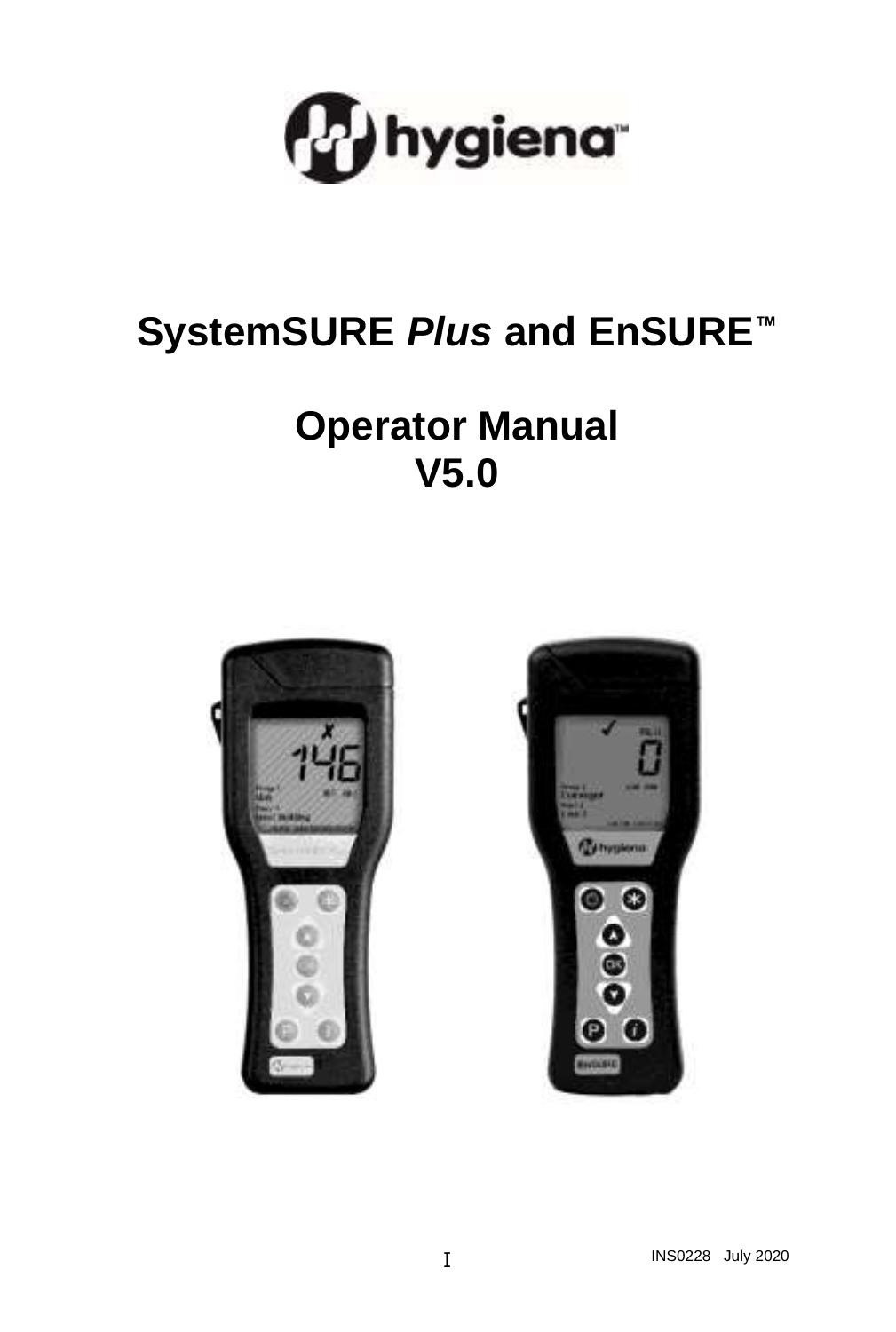# **This Manual Copyright © 2020 by Hygiena LLC**

All rights reserved. No part of this manual may be reproduced, stored in a retrieval system, or transmitted, by any means or in any form, without the prior permission of Hygiena LLC.

The information contained in this manual is subject to change without notice. Hygiena LLC assumes no responsibility for any errors that may appear in this document.

This manual will describe the specifications and general operations of the SystemSURE Plus v2 and EnSURE v2 luminometers.

For older luminometers, refer to the operator's manual that shipped with the luminometer for specific operations.

**Document**: SystemSURE Operators Manual

#### **Copyright, Trademarks and Patents**

Hygiena™, EnSURE™, UltraSnap™ are trademarks of Hygiena, LLC.

A list of Hygiena patents can be found at: <https://www.hygiena.com/patents.html>

### **Operating Precautions and Limitations of Use**

### **IMPORTANT**

Hygiena's products are designed and constructed to be safe and without risk to health when properly used in accordance with the supplied documentation and when the operating precautions outlined in this manual are fully observed.

It is essential that the user of this manual is aware of the potential hazards associated with the unit and its accessories

All operators should be familiar with the safety precautions and warnings given in this manual before attempting to operate the unit.

If the unit is used in a manner which is not specified by the manufacturer, the protection provided by the equipment may be impaired.

Please read this manual in its entirety and the "Operating Precautions and Limitations of Use" at the end of the manual before using the Luminometer.

The following symbol is used in this manual:



Description: CAUTION / WARNING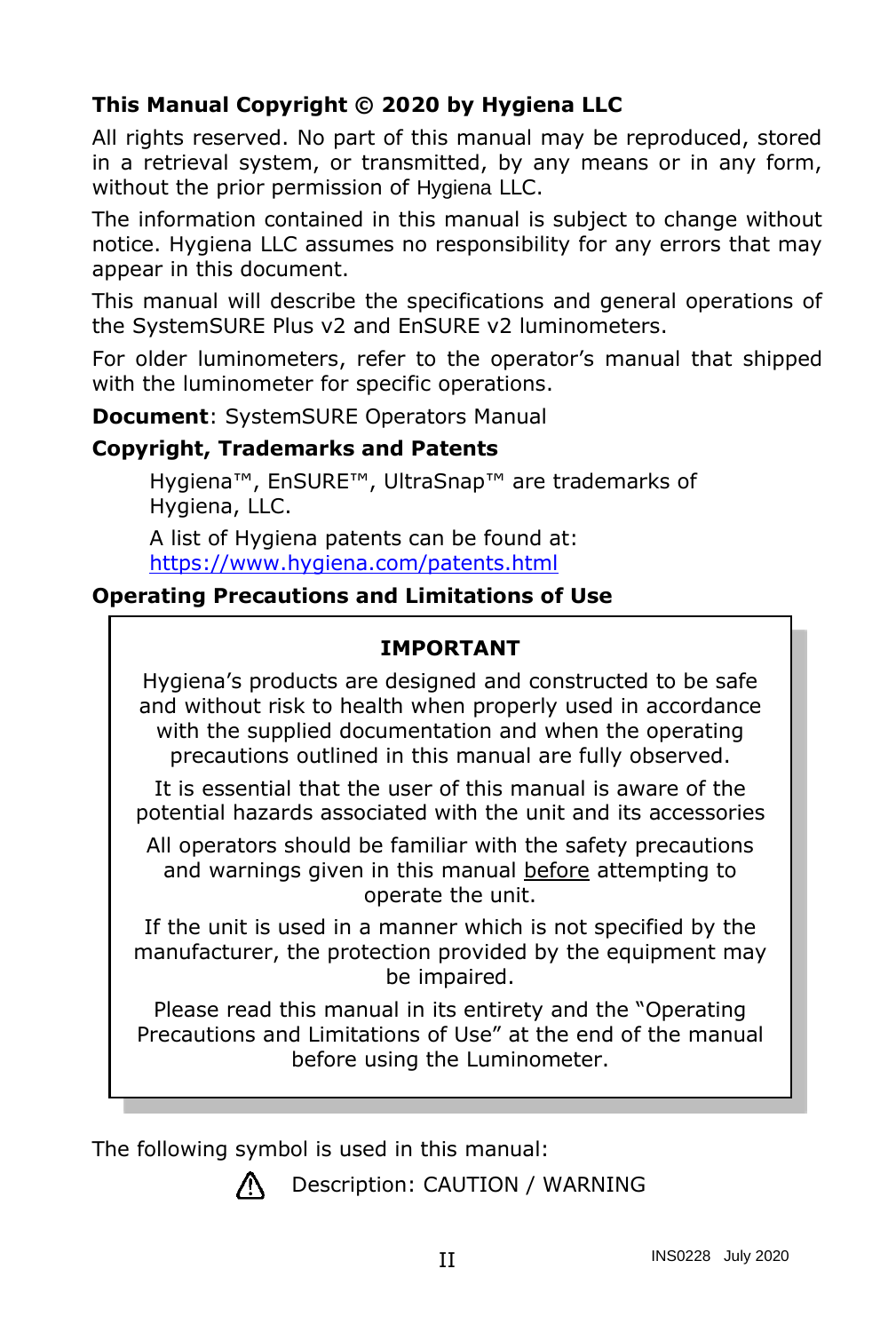# **Table of Contents**

| 3.8 SETTING THE CLOCK TIME AND DATE THE RESIDENCE OF A SETTING THE CLOCK TIME AND DATE THE RESIDENCE OF A SETTING THE RESIDENCE OF A SETTING OF A SETTING OF A SETTING OF A SETTING OF A SETTING OF A SETTING OF A SETTING OF |                |
|-------------------------------------------------------------------------------------------------------------------------------------------------------------------------------------------------------------------------------|----------------|
| 3.9 ADJUSTING THE LCD CONTRAST TELEVISION CONTROL TO A 24 ADDITIONAL THE RESIDENCE OF A 24                                                                                                                                    |                |
|                                                                                                                                                                                                                               |                |
|                                                                                                                                                                                                                               |                |
|                                                                                                                                                                                                                               |                |
|                                                                                                                                                                                                                               |                |
|                                                                                                                                                                                                                               |                |
|                                                                                                                                                                                                                               |                |
|                                                                                                                                                                                                                               |                |
| 5. INSTALLING SURETREND DATA ANALYSIS SOFTWARE _________________________________19                                                                                                                                            |                |
|                                                                                                                                                                                                                               |                |
|                                                                                                                                                                                                                               |                |
|                                                                                                                                                                                                                               |                |
|                                                                                                                                                                                                                               |                |
| 5.5 INSTALLING THE USB SMART CABLE DRIVER                                                                                                                                                                                     | $\frac{21}{2}$ |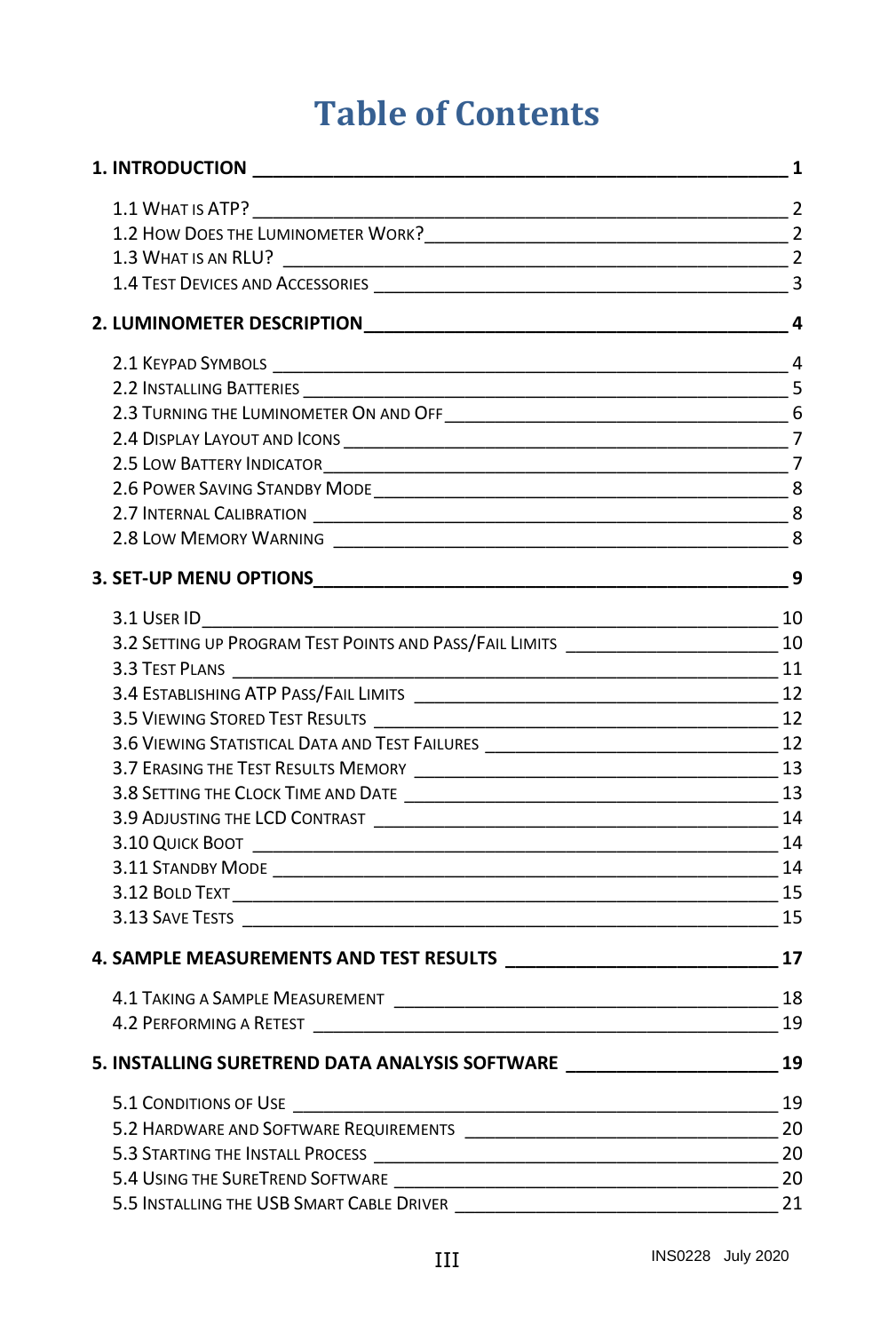|                                 | 22 |
|---------------------------------|----|
|                                 |    |
|                                 |    |
|                                 |    |
|                                 |    |
|                                 |    |
|                                 |    |
|                                 |    |
|                                 |    |
| 8. UNIT WARRANTY AND RETURNS 27 |    |
|                                 |    |
|                                 |    |
|                                 |    |
|                                 | 28 |
|                                 | 29 |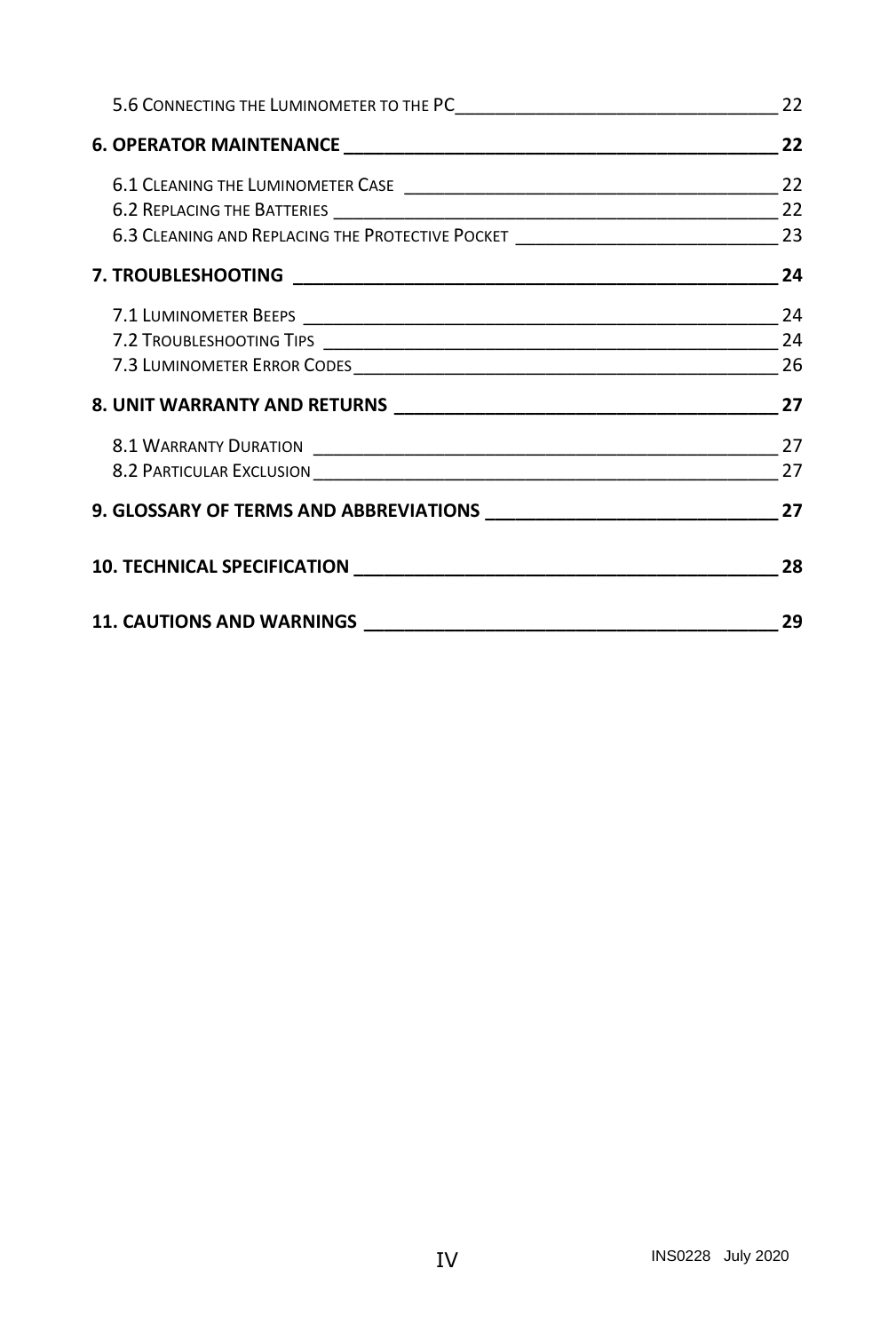# <span id="page-4-0"></span>**1. Introduction**

The luminometer is part of an ATP Hygiene/Sanitation Monitoring System intended to detect ATP found in organic matter and microorganisms. The Hygiena luminometer, in conjunction with Hygiena's ATP and Micro-snap test devices, measures levels of contamination on surfaces, water and product samples.



- 1. Remove swab from test tube and collect sample. Refer to instructions included with testing device.
- 2. Place swab back in test tube.
- 3. Break Snap Valve at top of swab by bending bulb. Squeeze bulb twice, pushing liquid reagent down swab shaft.
- 4. Shake test for 5 seconds.
- 5. Place test in the luminometer and close lid.
- 6. Hold the luminometer upright and press "OK". Reading will appear in 15 seconds.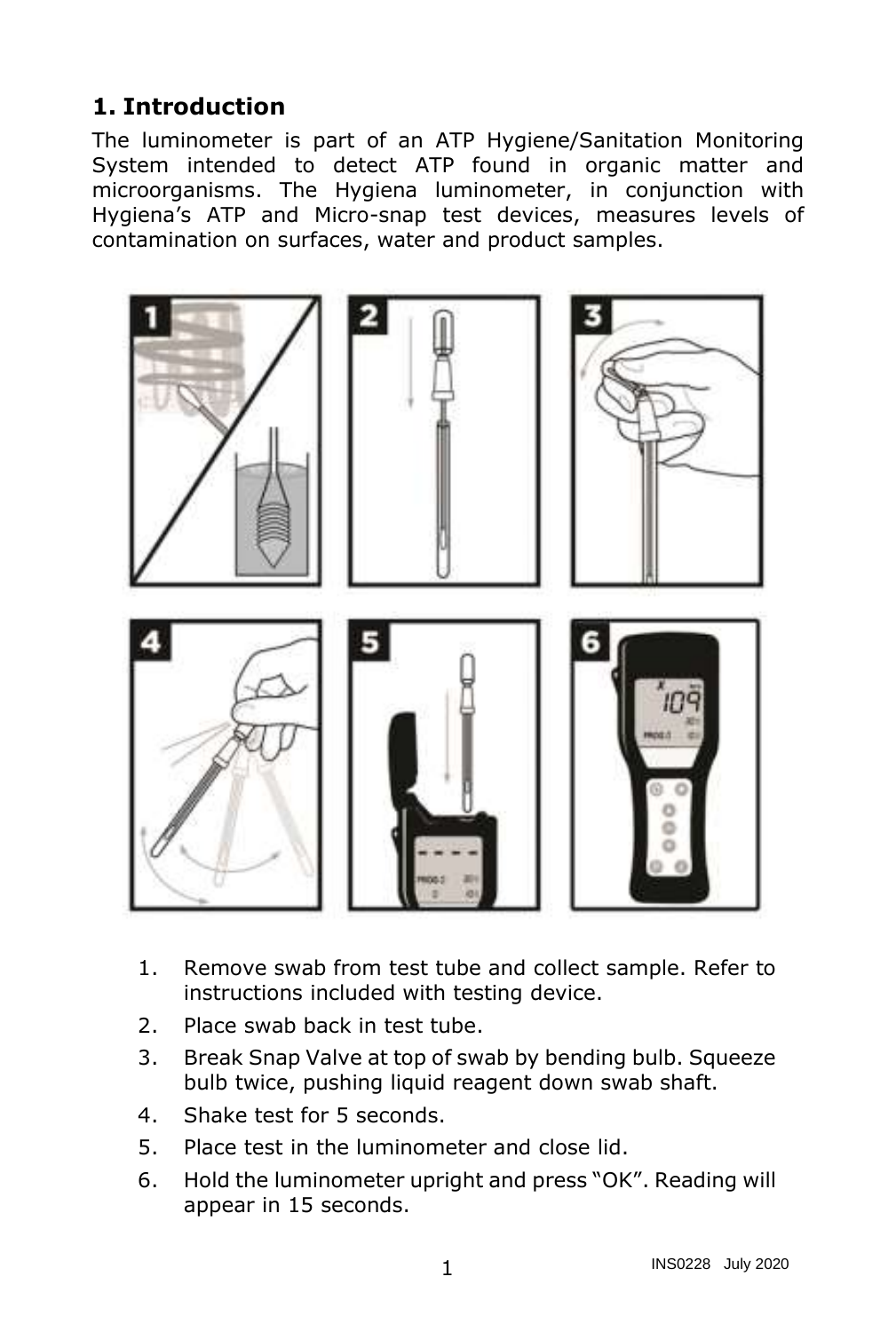# <span id="page-5-0"></span>**1.1 What is ATP?**

Adenosine Triphosphate (ATP) is an organic molecule that is used by living cells as the main source of energy. Animal, plant, bacterial, yeast, and mold cells produce and break down ATP in order to drive a number of biological processes. It is the main energy-transfer molecule in



the cell. The presence of ATP on a surface indicates that the surface has not been adequately cleaned and has the potential to harbor and support bacterial growth. The residue may also contain hazardous material including potential allergens. Therefore, ATP is an ideal indicator of surface cleanliness.

### <span id="page-5-1"></span>**1.2 How Does the Luminometer Work?**

The luminometer detects ATP using a chemical reaction.

Luciferin/Luciferase  $+$  ATP = Light

A sample is collected using a Hygiena ATP device (see section [1.4\)](#page-6-0). Surface tests come with a buffer moistened swab bud that aids in the removal of any biological material (ATP) on either a wet or dry surface. Once the sample is collected and exposed to the chemistry (buffer) in the Hygiena device, the ATP contained inside the collected cells will be released. ATP released from inside these cells, along with any free ATP picked up from the surface by the swab, is now available to react with the chemistry in the bulb of the device. When the Luciferin/Luciferase enzymes are exposed to ATP, light is produced. The light is detected and measured by the luminometer. The amount of light detected is directly proportional to the quantity of ATP collected and accordingly is proportional to the amount of residue in the tested sample. The higher the reading, the higher the amount of contamination in the sample.

#### <span id="page-5-2"></span>**1.3 What is an RLU?**

The luminometer displays results in Relative Light Unit (RLU) values. The light produced from the Luciferin/Luciferase and ATP reaction in the swab is emitted in the form of photons. A photon is an elementary particle and the basic unit of light. The luminometer detects these photons and displays them directly as RLU values. The more light detected by the luminometer, the greater the RLU value. The quantitative RLU reading is then compared against user programmable thresholds to provide an overall qualitative pass  $\boldsymbol{J}$ , caution  $\mathsf{I}$  or fail  $\mathsf{X}$  result.

The luminometer detects total ATP, not just ATP from bacteria, yeast, and mold but also the ATP from anything organic in the sample.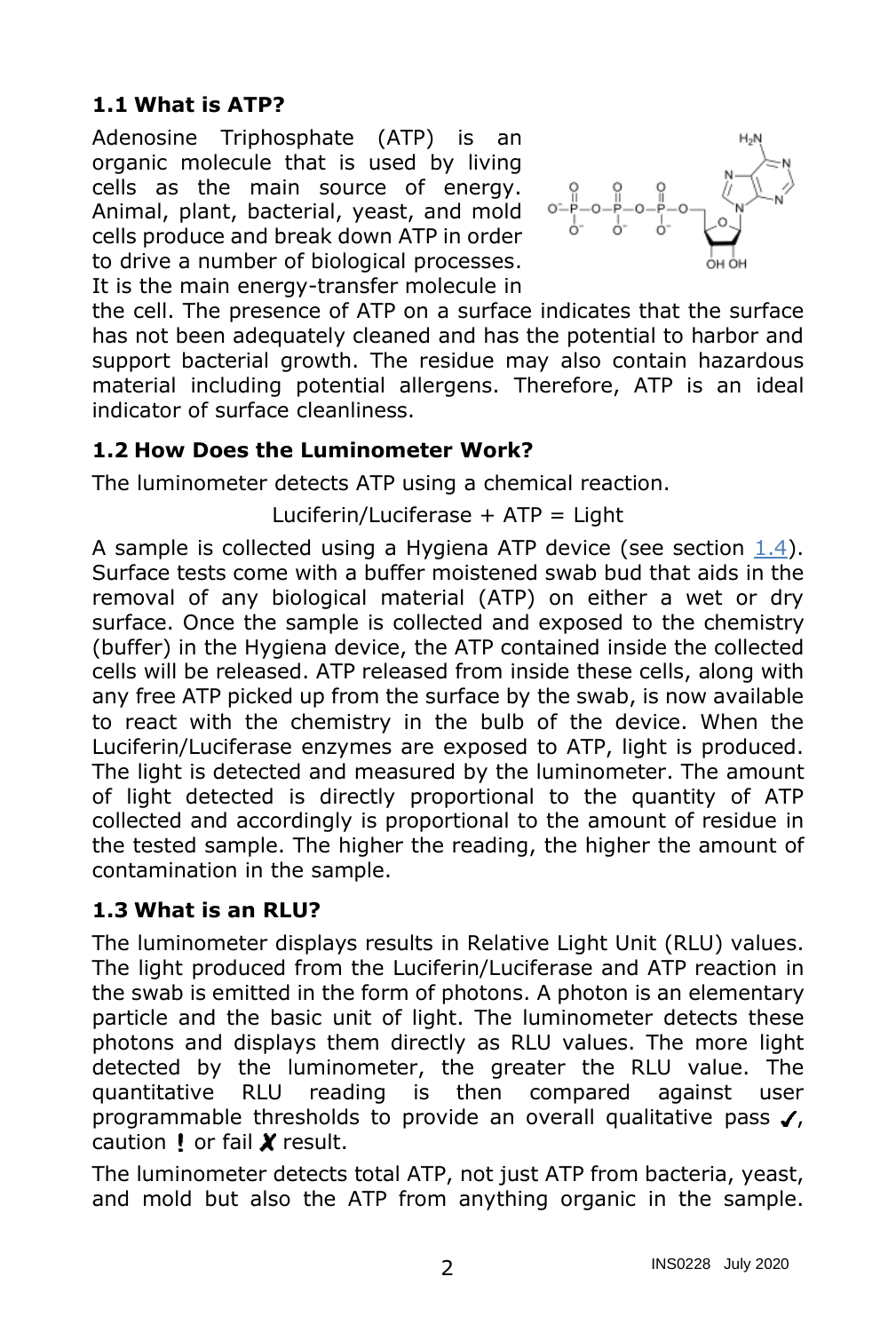Therefore, an RLU value is not the same as a microbial colony forming unit (CFU). Since the luminometer is detecting total ATP, it is unknown whether the RLU result displayed by the luminometer is due to the detection of microbial ATP, residual ATP, or a combination of both. Therefore, a comparison cannot be drawn between RLU values from ATP and standard plate counts (SPC); or rather RLU does not equal CFU. True microbial contamination can only be determined by a standard plate count method that can take up to 48 hours for results. The luminometer is capable of providing results in 15 seconds offering a rapid, real-time approach to hygiene/sanitation monitoring. The luminometer is not meant to replace microbial testing. It can be an effective tool when incorporated into a Hazard Analysis Critical Control Point (HACCP), Good Manufacturing Practices (GMP), or sanitation plan.

| <b>Device</b>                      | Cat No.                   | <b>Description</b>                                                             |
|------------------------------------|---------------------------|--------------------------------------------------------------------------------|
| UltraSnap                          | <b>US2020</b>             | Surface total ATP test device                                                  |
| <b>SuperSnap</b>                   | <b>SUS3000</b>            | High sensitivity total ATP test suited<br>for allergen prevention applications |
| <b>AquaSnap Total</b>              | AQ100X                    | Water total ATP test device                                                    |
| <b>AquaSnap Free</b>               | AQ100FX                   | Water Free ATP test device                                                     |
| Contamination<br>Control Kit       | CCK-4                     | Cuvette based water testing kit                                                |
| MicroSnap<br>Enterobacteriaceae    | MS-EB                     | Enterobacteriaceae test                                                        |
| MicroSnap<br><b>Coliform Test</b>  | MS-COLIFORM Coliform test |                                                                                |
| MicroSnap E. coli<br>Test          | <b>MS-ECOLI</b>           | F. coli test                                                                   |
| <b>MicroSnap Total</b>             | <b>MS-TOTAL</b>           | Total Viable Count test                                                        |
| ZymoSnap ALP                       | ΖS                        | Alkaline Phosphatase test                                                      |
| <b>CrossCheck</b>                  | CX3000                    | Acid Phosphatase test                                                          |
| <b>Calibration Kit</b>             | PCD4000                   | Positive and negative rod for<br>validating luminometer calibration            |
| <b>ATP Positive</b><br>Control Kit | <b>CK25</b>               | 25 vials of freeze-dried ATP to verify<br>efficacy of ATP test devices         |

<span id="page-6-0"></span>**1.4 Test Devices and Accessories**

See the Hygiena website for a complete list of test devices, accessories, and other products. [www.hygiena.com](http://www.hygiena.com/)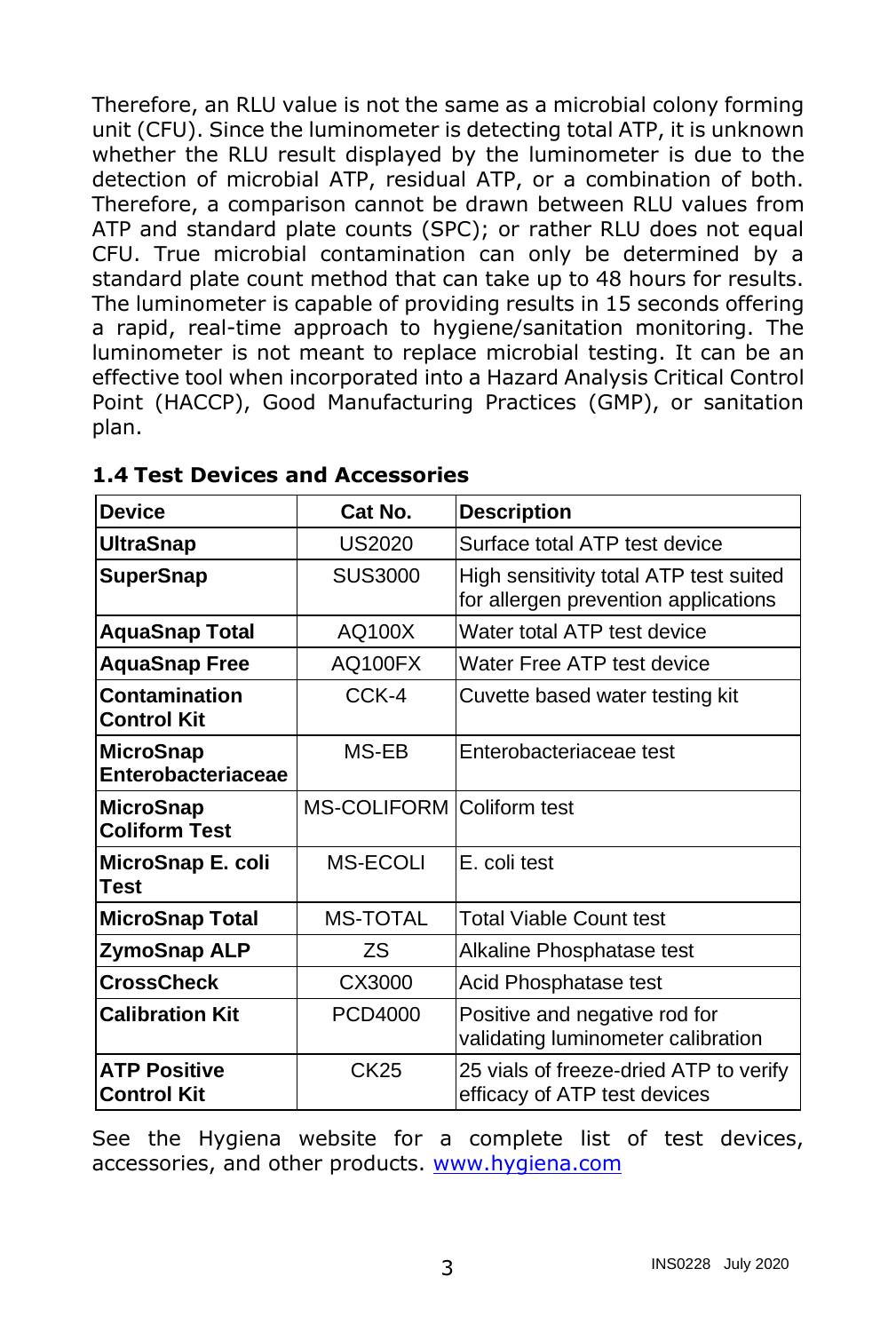# <span id="page-7-0"></span>**2. Luminometer Description**

Luminometer components:



# <span id="page-7-1"></span>**2.1 Keypad Symbols**

The keypad is arranged with the following buttons:

Ж  $\widehat{\mathbb{A}}$  $@$ 

 $\begin{matrix} \nabla \ \nabla \ \nabla \end{matrix}$ 

ิชิ



- Power on/off button
- Menu select and Exit button
- Up/increase button
- Start/accept button
	- Down/decrease button
	- Program select button
		- Statistics shortcut button

The functions of the keypad are explained in detail in the following sections of this manual.

**TIP**: Pressing and holding down the  $\textcircled{a}$  or  $\textcircled{b}$  button will make it autorepeat. The longer the buttons are held down, the faster it goes.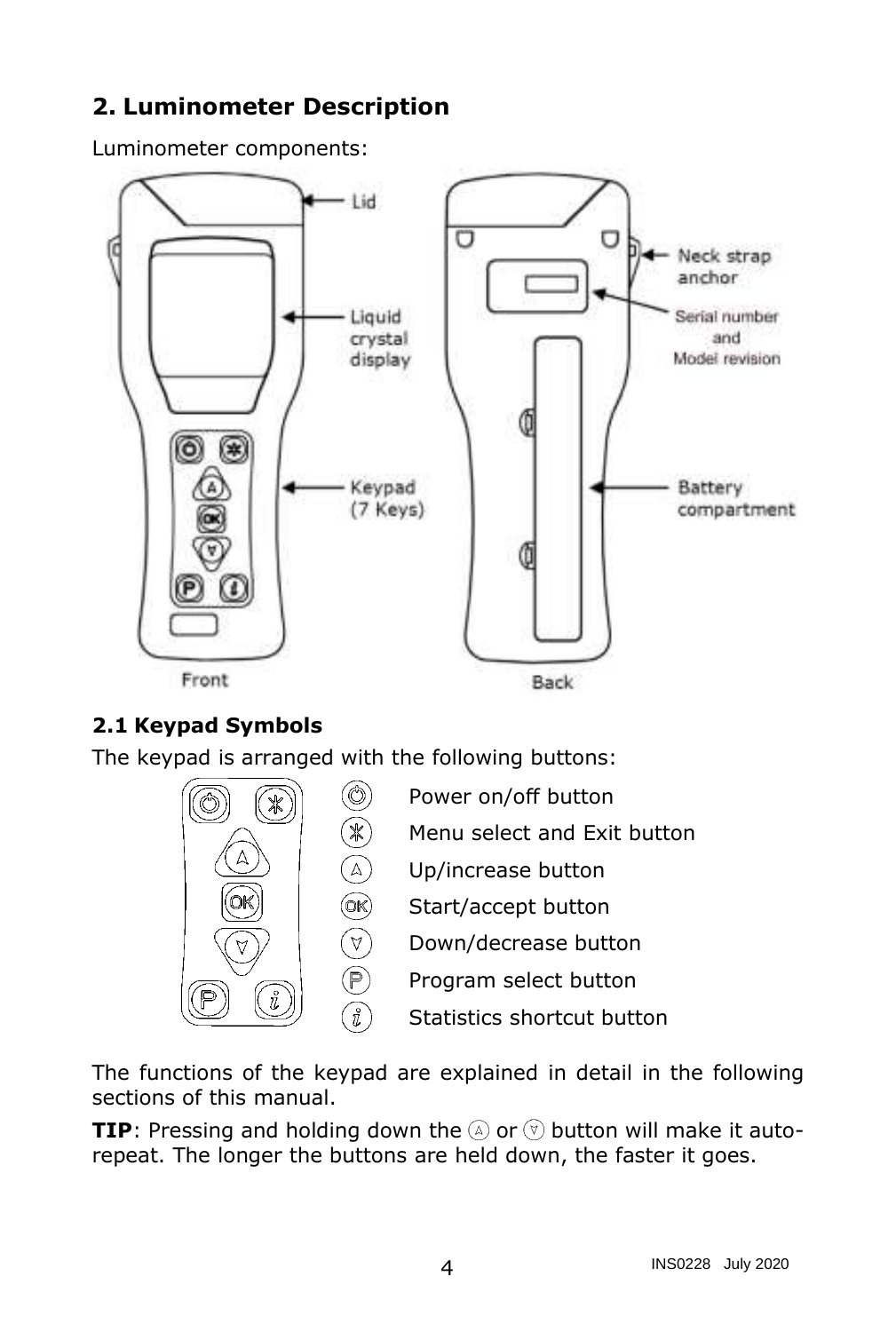Opening the lid reveals the following internal features:



For details on the RS232/USB connector and protective pocket, refer to sections  $5.6$  and  $6.1$  respectively.

## <span id="page-8-0"></span>**2.2 Installing Batteries**

The unit is designed to operate from both non-rechargeable alkaline batteries and rechargeable Nickel Metal Hydride (NiMH) or Nickel Cadmium (NiCD) batteries:

| <b>Battery</b><br><b>Technology</b> | <b>Nominal</b><br><b>Cell Voltage</b> | <b>Relative</b><br>Capacity |
|-------------------------------------|---------------------------------------|-----------------------------|
| Alkaline                            | 1.5V                                  | 1.0                         |
| NiMH                                | 1.2V                                  | 0.6                         |
| <b>NiCD</b>                         | 1.2V                                  | 0.5                         |

The unit requires two batteries of size AA, LR6 or E91.

**TIP**: For best results, always use a quality brand of Alkaline battery and replace as soon as the batteries become low (see section [2.5\)](#page-10-1).

WARNING: Do not mix batteries of different technologies, or use recharged alkaline batteries as these are prone to overcharging and leaking, which may cause permanent unit damage and malfunction.

The batteries are fitted by unclipping the battery cover on the back of the unit, and inserting both batteries with their positive terminals  $\boldsymbol{+}$ pointing towards the top of the unit.

**CAUTION**: Take care not to insert the batteries in the wrong direction, as this may cause permanent damage to the unit's internal electronics.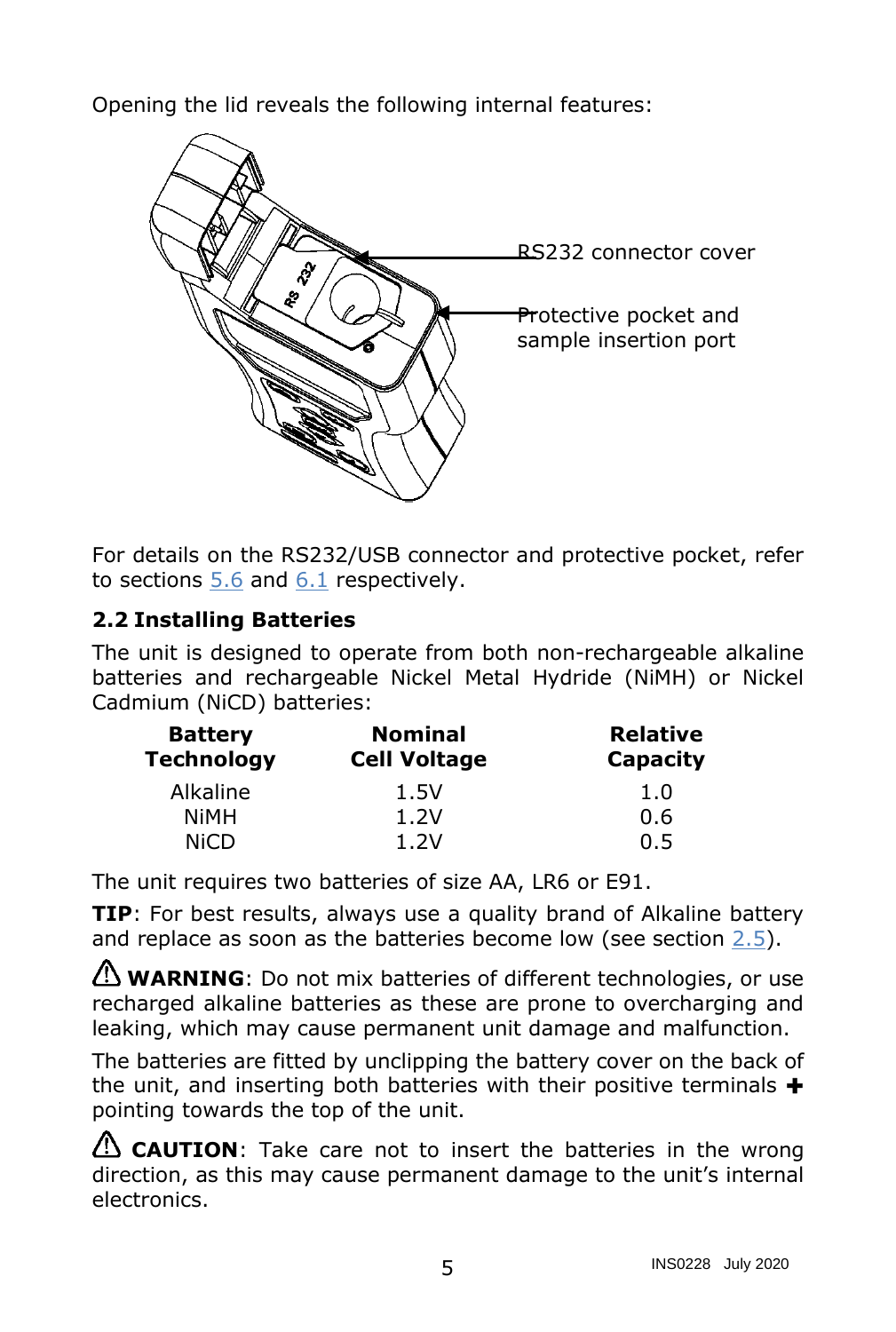

When the batteries are inserted correctly, the unit will automatically turn on and enter the clock set-up mode. (see section [3.8\)](#page-16-1).

## <span id="page-9-0"></span>**2.3 Turning the Luminometer On and Off**

To turn the unit on, press the  $\circledcirc$  button. The unit will beep once and display the power-up selfcheck screen:

**NOTE**: If the batteries are too low, the unit may turn on and back off again automatically, or may not turn on at all. If this happens, replace the batteries immediately.



The unit will then perform an internal 15 second calibration (see section [2.7\)](#page-11-3).

**NOTE**: If the clock is not set, the unit will automatically enter the time and date set-up mode (see section [3.8\)](#page-16-1) before performing its calibration.

**TIP**: It is recommended you synchronize the unit after changing the batteries before use. This will allow SureTrend software to set the date, time, and format to the computer's date, time, and format.

**TIP**: To activate the backlight features press and hold down the  $\circledcirc$ button. The backlight uses more power and will drain the battery faster.

To turn the luminometer off, press the  $\circledcirc$  button. The luminometer will beep once and the display will go blank.

**NOTE**: To avoid accidental turn off, the **button** is disabled when the luminometer is performing a sample measurement.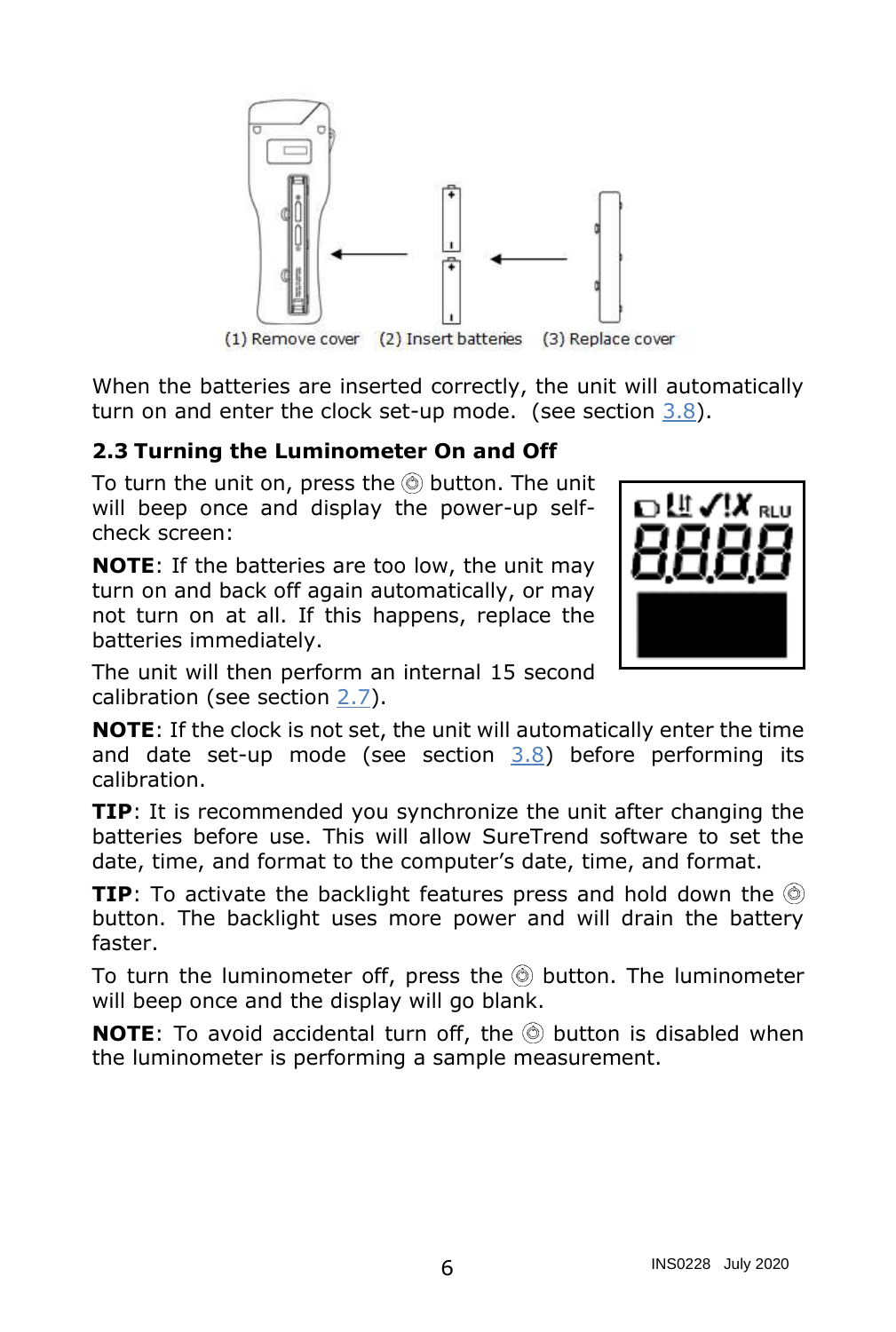# **2.4 Display Layout and Icons**

<span id="page-10-0"></span>The liquid crystal display (LCD) has the following layout. The upper half of the display contains the status icons and the large RLU result digits.



The following is a list of icons and their definitions.

|   | Low battery warning icon                                                                                                         |
|---|----------------------------------------------------------------------------------------------------------------------------------|
|   | Lid icon - flashes when the lid needs to be closed, or the<br>RS232 connector cover needs to be properly tucked under<br>the lid |
| Ų | Insert icon – arrow flashes when the testing device should<br>be inserted                                                        |
| ᅝ | Remove icon – arrow flashes when a testing device needs<br>to be removed                                                         |
|   | Pass result icon                                                                                                                 |
|   | Caution result icon                                                                                                              |
|   | Fail result icon                                                                                                                 |
|   | Sample measurement reading in Relative Light Units (RLU)                                                                         |
|   | Retested icon – identifies the failed test result as having<br>been retested (see section <u>4.2</u> )                           |
|   | Retest result icon – identifies the Program location or test<br>result as a retest result                                        |

# <span id="page-10-1"></span>**2.5 Low Battery Indicator**

The low battery  $\blacksquare$  icon indicates the state of the batteries:

|                  | I Icon Battery State |
|------------------|----------------------|
| Not visible Good |                      |

| Not visible Good |                                        |
|------------------|----------------------------------------|
|                  | Visible Low - replace batteries soon   |
|                  | Flashing Flat - replace batteries now! |

When the batteries are completely low, the luminometer will flash the  $\Box$  icon, beep three times, and automatically turn off.

**CAUTION**: Never leave low batteries in the luminometer, as they are prone to leaking/corrosion, which will damage the luminometer.

**TIP:** Always store the luminometer in a cool dry place when not in use because elevated temperatures will shorten the battery life.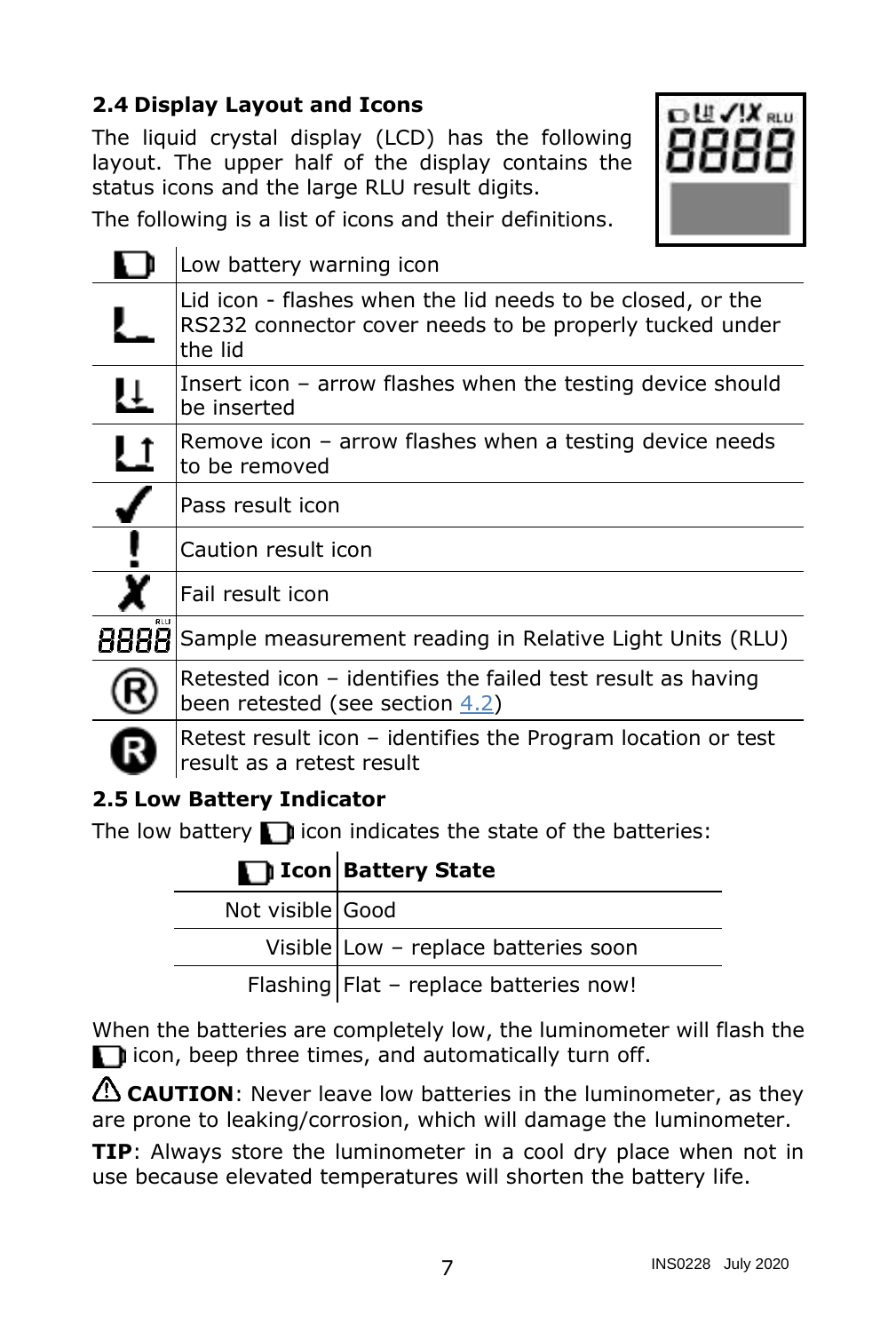### <span id="page-11-0"></span>**2.6 Power Saving Standby Mode**

If the luminometer is on but has not been used for 19 minutes, it will beep every 10 seconds for 1 minute, and then turn off. If any key is pressed during that time the luminometer will reset the Standby Mode countdown. The Standby Mode settings can be changed (see section [3.11\)](#page-17-2).

To turn the luminometer back on, simply press the  $\circledcirc$  button.

### <span id="page-11-3"></span>**2.7 Internal Calibration**

<span id="page-11-1"></span>When the luminometer is turned on (see section [2.3\)](#page-9-0), it performs an internal calibration, as the display counts down from 15 to 0 seconds.

**NOTE**: During the calibration sequence, there must not be a testing device in the luminometer and the

lid must remain closed. If the  $L1$  icon is shown with the arrow flashing, open the lid and remove the testing device from the luminometer. If the  $l_{\perp}$  icon is flashing, close the lid. If it is still flashing, make sure the rubber flap covering the RS232 port is tucked under the lip and is flat.

**TIP**: The  $\mathcal{R}$  button can be pressed at any time to access the set-up menu options (see section [3\)](#page-12-0).

When the calibration is complete, the luminometer is ready to perform a sample measurement.

For details of how to perform a sample measurement refer to section [4.](#page-20-0)

**NOTE**: When the luminometer is ready to perform a measurement, with the lid closed and no testing device present, the luminometer will automatically perform a *recalibration* cycle under any of the following circumstances:

- The user presses and holds down the  $\circledast$  button for 1 second.
- The luminometer is used in an environment where the temperature changes significantly (typically more than  $+/-5$ °C).

### **2.8 Low Memory Warning**

<span id="page-11-2"></span>The luminometer can store up to 2000 test results in its internal memory. When the memory is more than 95% full (i.e. less than 100 tests remaining) the following warning symbol is displayed.

When the memory becomes completely full, no

additional tests can be performed until the memory is either erased or uploaded to the PC (see sections [3.6](#page-15-2) and [5](#page-22-1) respectively). Test can be performed if Save Test is turned off (see section [3.13\)](#page-18-1)





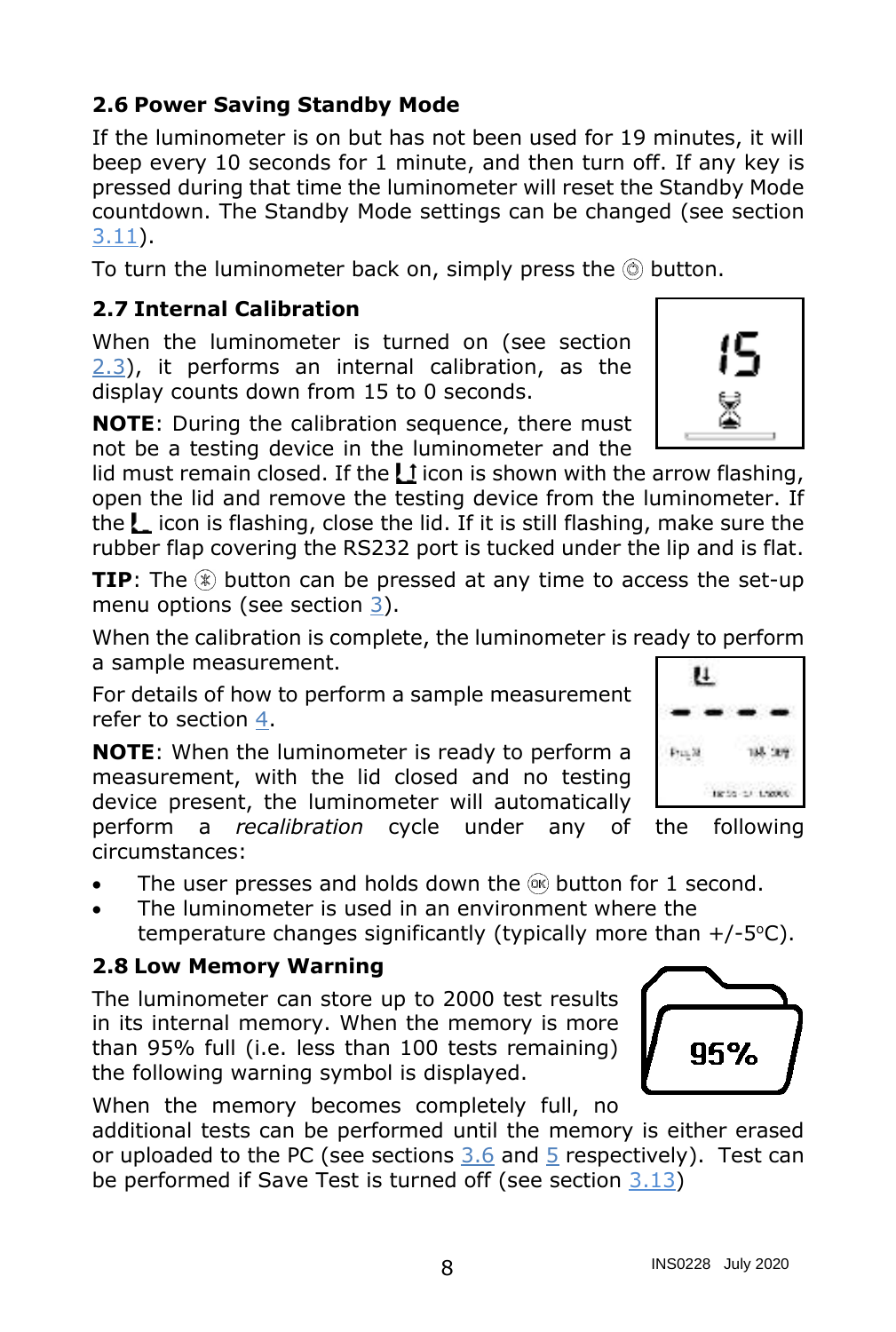# <span id="page-12-0"></span>**3. Set-up Menu Options**

With the luminometer turned on, the Set-up Menu can be accessed by pressing the  $\mathcal{R}$  button.

Use the  $\textcircled{a}$  and  $\textcircled{v}$  buttons to scroll through the menu list, and then press the  $\circledast$  button to select the required menu option, or the  $\circledast$ button the exit the menu.

The following 11 menu options are available:

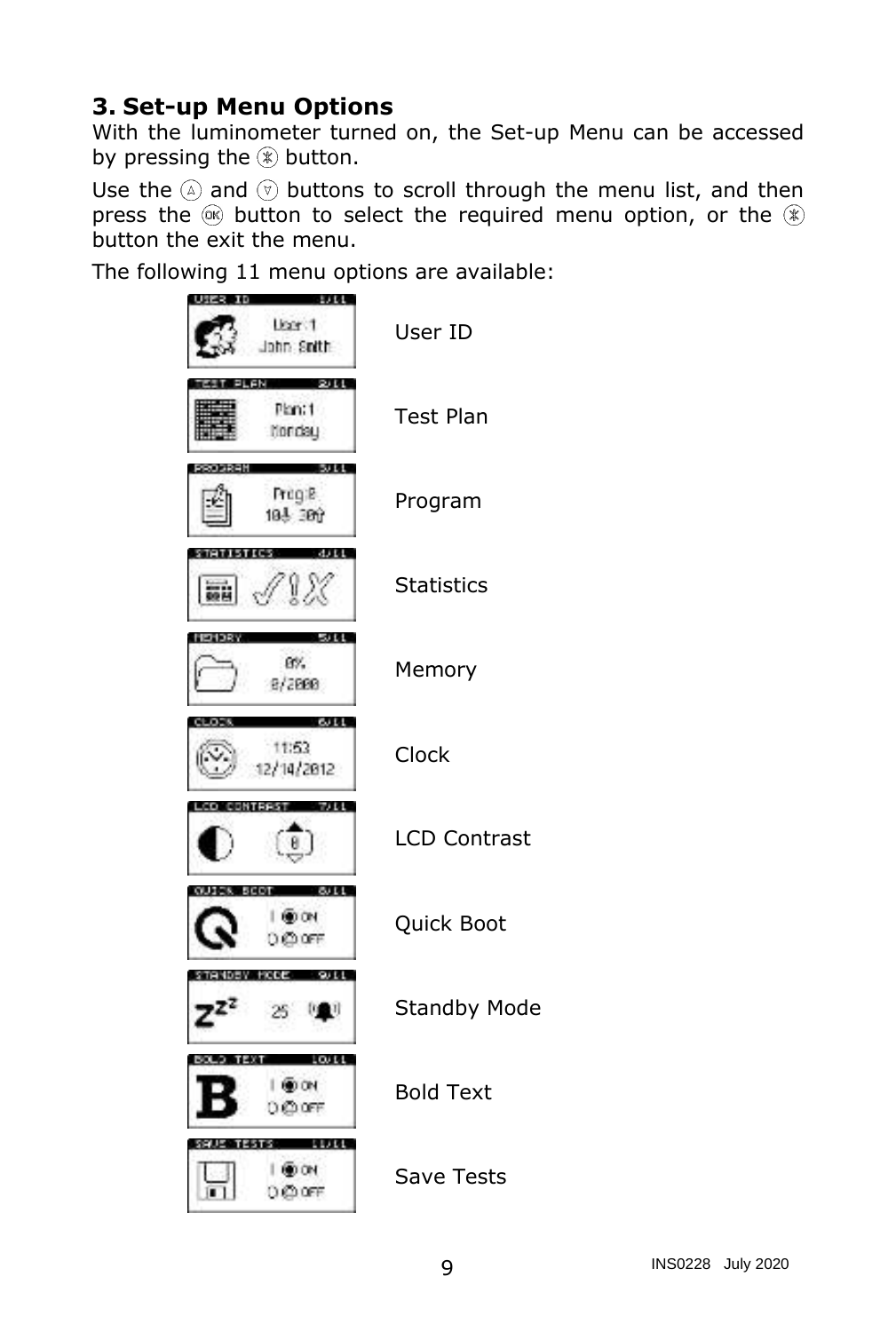**NOTE**: SureTrend software is required for sections [3.1](#page-13-0) to [3.3.](#page-14-0) For further details, refer to the separate SureTrend User's Manual located on the SureTrend software CD that is packaged with the luminometer.

### <span id="page-13-0"></span>**3.1 User ID**

The luminometer can store a list of 201 User IDs (User: 0 to 200). Each test result will be tagged with the currently selected User ID.

Select the **User ID** menu option, then use the  $\widehat{A}$  and  $\widehat{v}$  buttons to scroll through the list of User IDs, then press the  $\circledast$  button to select a User ID, or the  $\circledast$  button to cancel the selection.

**TIP**: **User:0** is the default selection if no User ID list has been defined.

### <span id="page-13-1"></span>**3.2 Setting up Program Test Points and Pass/Fail Limits**

The luminometer has the ability to store a list of 5001 unique Program test points (Prog# 0 to 5000), each with its own upper  $(f)$  and lower  $(\text{\ensuremath{\uplus}})$  pass/fail result threshold values.

Program test point location names can only be programmed into the luminometer through the SureTrend software. Program pass/fail thresholds can either be set-up on the luminometer, or set using the SureTrend software. If a location name is entered and threshold set in SureTrend, and then downloaded to the luminometer, the threshold values can't be changed via the luminometer. This is a security feature and prevents inadvertent changes to the thresholds after being set in SureTrend.

**TIP**: **Prog:0** has a special function, whereby the threshold values defined for **Prog:0** are used as the initial values when setting-up the other **Prog** thresholds. Setting **Prog:0** with your *typical* threshold values will save time when setting-up the other Programs. The luminometer comes with pass/fail thresholds of 10 RLU for pass and 30 RLU for fail. These pass/fail thresholds were determined based on a comprehensive study of ATP, food residue, and microorganism samples. To receive the report or more information on setting up pass/fail thresholds contact Hygiena or visit our Question and Answer section at [www.hygiena.com.](http://www.hygiena.com/)

To set the Program result thresholds on the luminometer, first select the PROGRAM menu option by pressing . Scroll to "PROGRAM" and press  $\circledast$ . Then use the  $\circledast$  and  $\circledast$  buttons to scroll through the list of Programs, followed by the  $\mathcal{R}$  button to select the Program to be changed: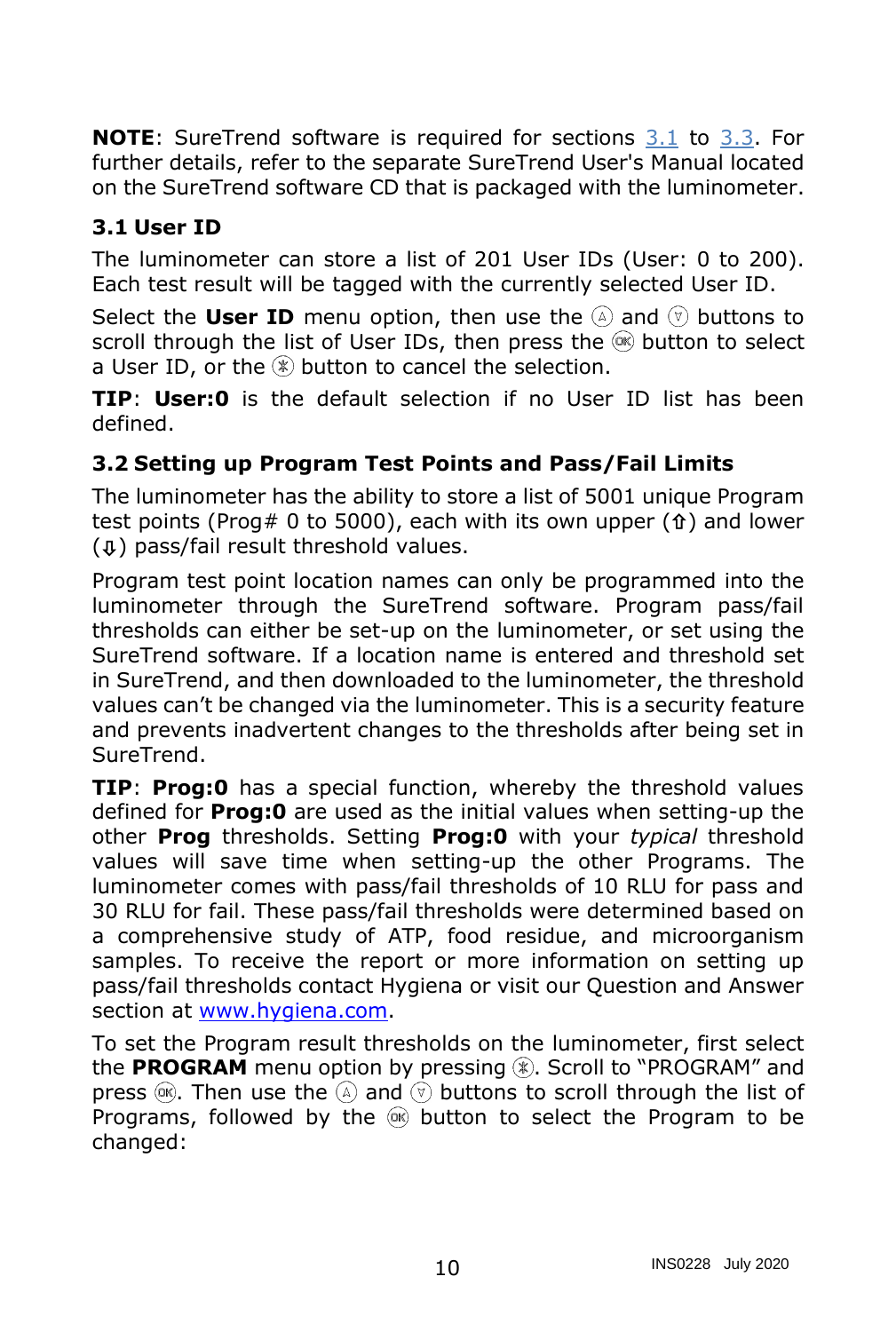

Next use the  $\textcircled{a}$  and  $\textcircled{v}$  buttons to first change the value of the upper threshold ( $\hat{\mathbf{t}}$ ), followed by the  $\circledast$  button; to select the lower threshold use ( $\phi$ ). Use the  $\textcircled{a}$  and  $\textcircled{v}$  buttons to change the lower value, followed by the  $\infty$  button to store the new values:



**NOTE**: If the selected Program location does not have any thresholds defined, it must be set-up using the PROGRAM menu option before the Program can be used.

### <span id="page-14-0"></span>**3.3 Test Plans**

The luminometer can also store up to 100 individual Test Plans. Each Test Plan can contain a list of up to 251 test locations, specified in the order in which they would normally be tested.

Having selected the **TEST PLAN** menu option, use the  $\widehat{A}$  and  $\widehat{v}$ buttons to scroll through the list of Test Plans, and then press the  $\circledast$ button to select the new Plan, or the  $\mathcal{R}$  button to cancel the selection.

**TIP**: **Plan:0** allows any of the 5001 test locations to be tested in any order, and is the default selection if no Test Plans have been defined or selected.

| Plan: 1<br>Monday | Plan: 2<br>Tuesday | Plan: 3<br>Wednesday | Plan: 4<br>Thursday | Plan: 5<br>Friday |
|-------------------|--------------------|----------------------|---------------------|-------------------|
| Prog:1            | Prog:1             | Prog: 2              | Prog: 3             | Prog:4            |
| Prog:2            | Prog:7             | Prog:8               | Prog:9              | Prog: 5           |
| Prog:3            | Prog:6             | Prog: 5              | Prog:4              | Prog:6            |
| Prog:7            |                    | Prog: 10             |                     | Prog:9            |
| Prog:8            |                    |                      |                     | Prog:8            |
| Prog:9            |                    |                      |                     | Prog:7            |
| Prog:6            |                    |                      |                     | Prog: 3           |
| Prog:5            |                    |                      |                     | Prog:2            |
| Prog:4            |                    |                      |                     | Prog:1            |
| Prog: 10          |                    |                      |                     |                   |

An example set of Test Plans for a typical week might be: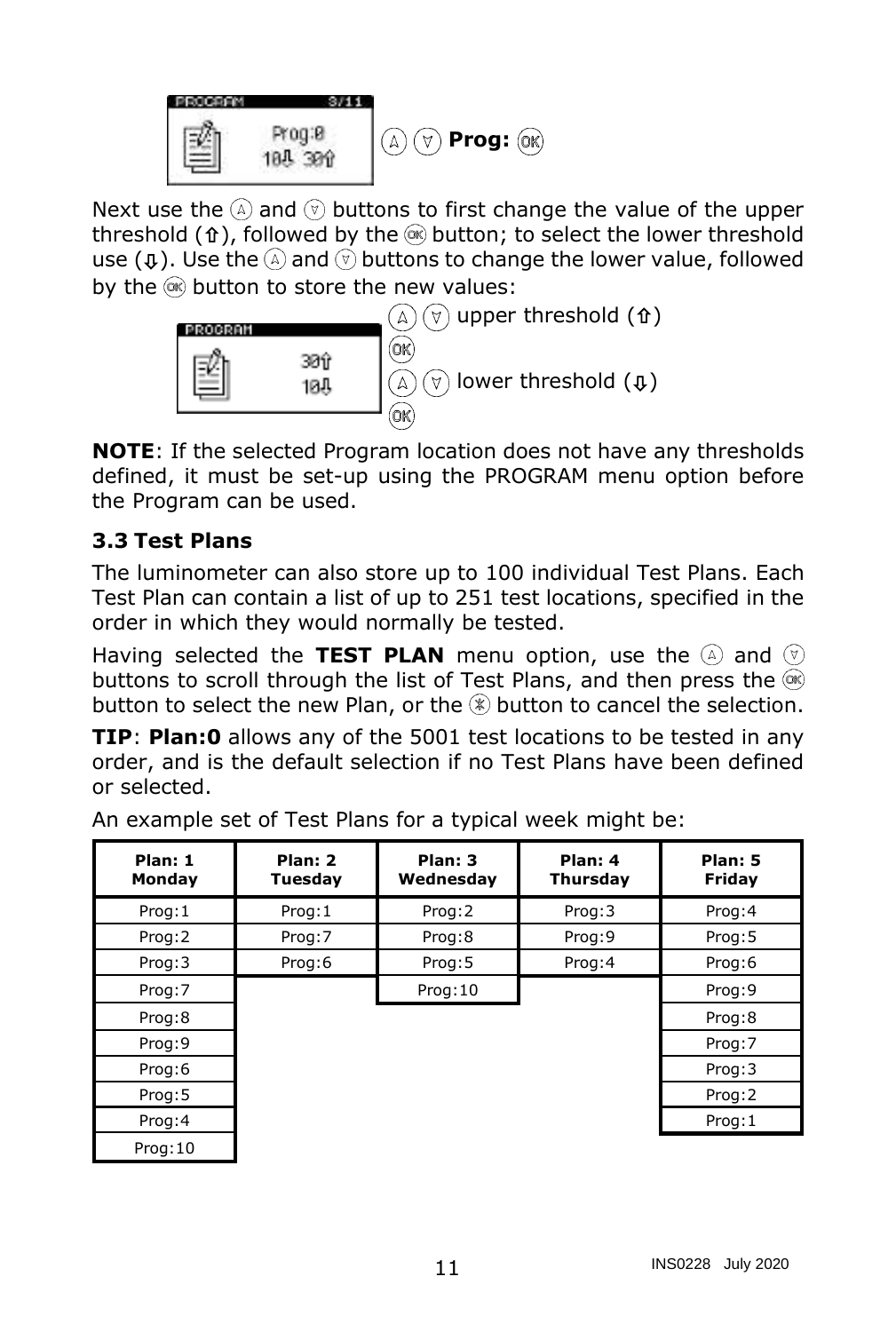Test Plans are defined by using the **SureTrend** Windows software. Please refer to the SureTrend User's Manual located on the SureTrend software CD for full details (see section [5\)](#page-22-1).

To select a Test Plan, use the **TEST PLAN** menu option.

**NOTE**: If Test Plan **Plan:0** is selected, or no Test Plans have been defined, any of the 5001 Program locations can be selected.

To select a Program location press the  $\circled{P}$  button,

then use the  $\textcircled{a}$  and  $\textcircled{v}$  buttons to change the Program **Prog:** to the desired Program location, followed by the  $\circledast$  button to accept the new location, or the  $\mathbb P$  button to cancel the selection.

**TIP**: When selecting a **Prog:**, the display also shows the time and date that the Program location was last tested.

### <span id="page-15-0"></span>**3.4 Establishing ATP Pass/Fail Limits**

For instructions on establishing Pass/Fail limits, refer to the implementation guide included with your system, or visit the resources available on [www.hygiena.com](http://www.hygiena.com/)**.**

### <span id="page-15-1"></span>**3.5 Viewing Stored Test Results**

The luminometer can store a maximum of 2000 test results in its internal memory, even when the batteries are low or removed.

To view these stored test results, select the

**MEMORY** menu option by pressing the <sup>p</sup> button. Scroll to "MEMORY" and press  $\circledast$ . Then use the  $\circledast$  and  $\circledast$  buttons to scroll through the test results, pressing the  $\infty$  button to exit:

TIP: After reviewing the stored test results, a failed X Program location can be selected for retesting by pressing the  $\circledR$  button (see section [4.2\)](#page-22-0).

### <span id="page-15-2"></span>**3.6 Viewing Statistical Data and Test Failures**

The test results database can be analyzed by selecting the **STATISTICS** menu option by pressing the  $\circledast$  button. Scroll to "STATISTICS" and press  $\circledast$ 

This will display a simple comparison of all the stored results. The  $\binom{3}{2}$  button also provides a direct shortcut to this function.

The  $\textcircled{a}$  and  $\textcircled{v}$  buttons can then be used to scroll through all of the failed  $\chi$  test results. Press the  $\mathcal X$  button to exit.





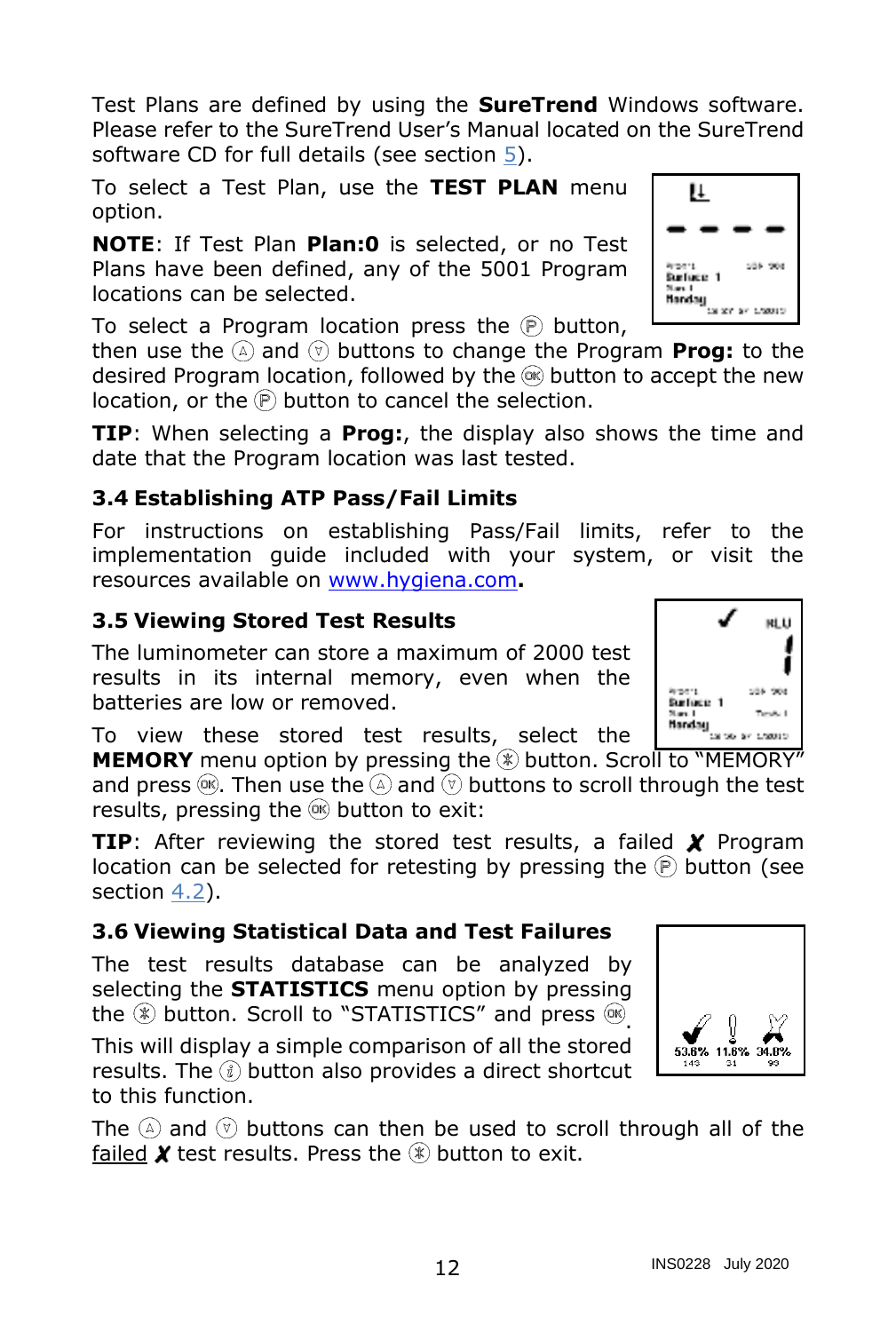## <span id="page-16-0"></span>**3.7 Erasing the Test Results Memory**

**WARNING:** Once the test results have been erased from memory they are permanently deleted and can no longer be viewed or uploaded to SureTrend.

**NOTE:** Once started, the erase function cannot be stopped, and will take about 30 seconds to erase a full 2000 results.



The entire test results memory can be cleared using the **MEMORY ERASE** function, by first selecting the  $(\mathbf{k})$ , then using the up or down arrows to select the **MEMORY** menu option, then press  $(\mathbf{R})$  to select, and then pressing and holding down the  $\mathcal{R}$  button for 2 seconds. The display will show the total number of stored results to be erased. To accept and start the erase function, press and hold down the  $\circledast$  button for 1 second, or press any other button to exit the option.

## <span id="page-16-1"></span>**3.8 Setting the Clock Time and Date**

To set or change the clock time, date, and format, select the **CLOCK** menu option by pressing the  $\mathcal{R}$  button. Scroll to "CLOCK" and press  $\circledast$ . Then use the  $\circledast$  and  $\circledast$  buttons to change the time and date value, followed by the  $\circledast$  button to accept each new value.

First the time is set (style  $\rightarrow$  hours  $\rightarrow$  minutes), which can be configured as either a 12-hour clock (select **AM** or **PM**) or a 24-hour clock (select **24H**):



Next set the date format, which can be configured for either European format, select **D/M/Y** for day, month, year, or American format, select **M/D/Y** for month, day, year):



**D/M/Y** or **M/D/Y**  $\circledcirc$  day (D/M/Y) or month (M/D/Y)  $\circledcirc$ A)  $\forall$ ) month (D/M/Y) or day (M/D/Y)  $\langle \alpha \alpha \rangle$ ) year (ok)

**TIP**: Pressing the  $\mathbb{R}$  button at any point will exit the clock set-up mode, leaving the time and date unchanged.

**NOTE**: The clock does not have automatic daylight saving adjustment. If this is required, the time must be manually changed when necessary.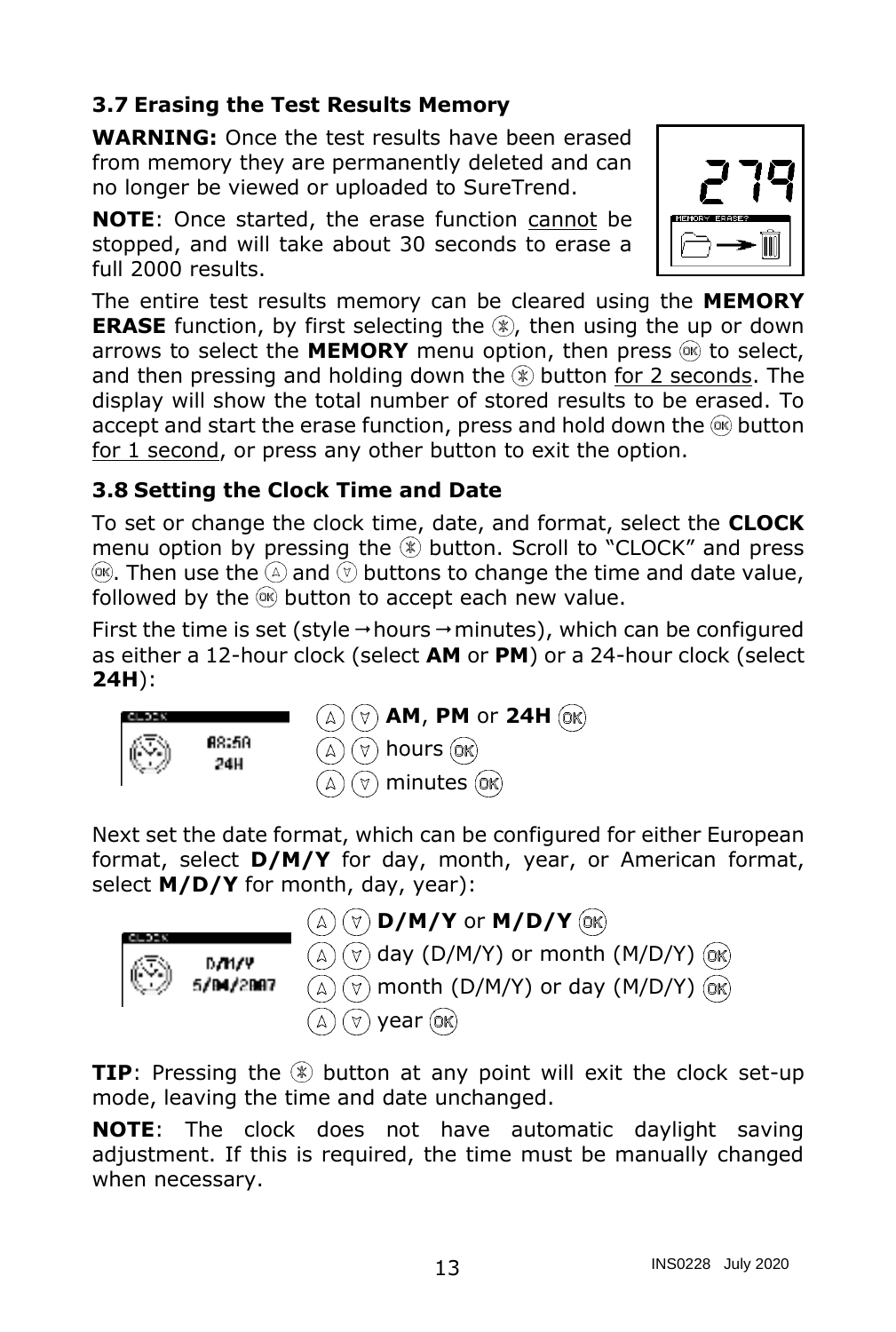# <span id="page-17-0"></span>**3.9 Adjusting the LCD Contrast**

The contrast of the LCD screen is factory set at its optimum level for normal operating conditions. However, in extremes of temperature the display may appear too dark or light.

This setting can be manually adjusted by selecting the **LCD CONTRAST** menu option by pressing the  $\circledast$  button. Scroll to "CONTRAST" and press  $\circledast$ . Then use the  $\circledast$  or  $\circledast$  button to increase or decrease the contrast level, followed by the  $\infty$  button to store the new setting:



## <span id="page-17-1"></span>**3.10 Quick Boot**

The luminometer will turn on when you press the  $\circledcirc$  button. The luminometer will perform a standard calibration in 15 seconds and will then be ready to perform readings. Quick Boot can be turned off and the luminometer will perform a more in-depth system check the next time it is turned on. The more in-depth system check takes 60 seconds.

**NOTE**: The more in-depth system check is typically used for diagnostic purposes and not necessary for normal use.

To change the Quick Boot setting, select the **QUICK BOOT** menu option by pressing the  $\circledast$  button. Scroll to "QUICK BOOT" and press  $<sup>OR</sup>$  button to switch between ON and OFF:</sup>



### <span id="page-17-2"></span>**3.11 Standby Mode**

The Standby Mode is used to control when the luminometer should automatically turn off when not in use. This is designed to conserve battery power.

The default is 20 minutes. If no buttons are pressed within the time period, the luminometer will turn off. If any button is pressed, or a reading is performed, the Standby Mode countdown timer is reset to zero.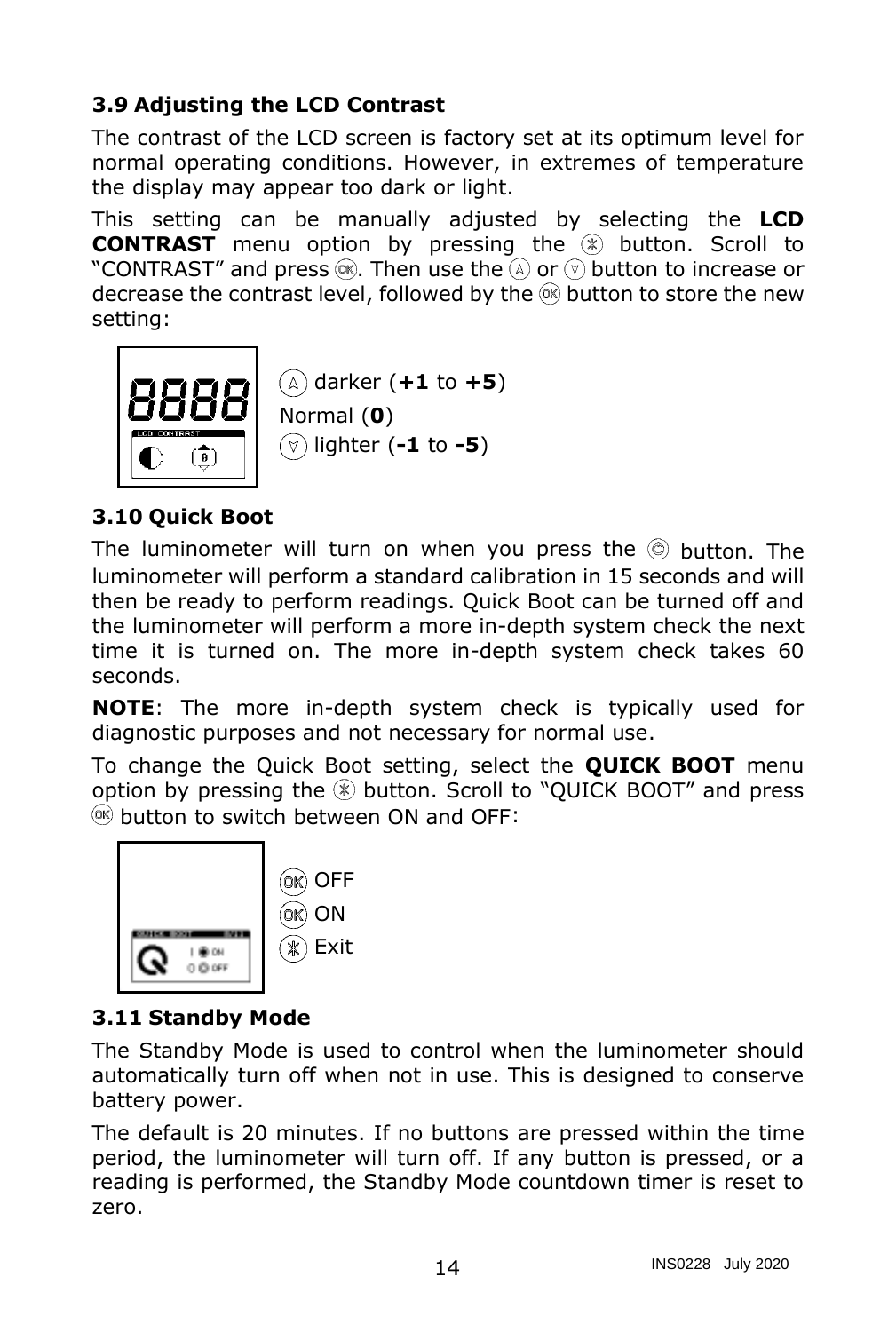If the bell icon  $\hat{P}$  is enabled the luminometer will begin beeping every 10 seconds for 1 minute as a warning before turning off. For example, if the Standby Mode time is set to 20, then if the luminometer is not used for 19 minutes it will start to beep every 10 seconds for 1 minute. If no action is taken the luminometer will turn off. If any button except the power button is pressed the countdown will restart.

To change the Standby Mode setting, select the **STANDBY MODE** menu option by pressing the  $\circledast$  button. Scroll to "STANDBY MODE" and press  $\circledast$  button. Then use the  $\circledast$  or  $\circledast$  button to increase or decrease the Standby Mode duration, followed by the  $\circledast$  button to store the new setting. Standby Mode duration can be from 5 to 60 minutes in increments of 5 minutes. Then use the  $\mathbb{\Omega}$  or  $\mathbb{\nabla}$  button to enable or disable the warning beeps. This will toggle the bell icon from enabled  $\hat{\psi}$  to disabled  $\hat{\psi}$ . Press the  $\hat{\infty}$  button to accept the settings:



 $(\forall)$  increase or decrease duration (5 to 60)

 $($ <sub>OK</sub> $)$  set duration

enable or disable warning beeps  $(\Delta)$  (  $\forall$ 

**OK**) set warning state

# <span id="page-18-0"></span>**3.12 Bold Text**

The luminometer displays key information on the LCD in bold to improve legibility. In some cases the number and size of the text will exceed the allotted space on the LCD. If bold is set to OFF all text on the luminometer will be displayed normally. This will allow all text to be displayed even if the text is maximum and all wide characters.

To change the Bold Text setting, select the **BOLD TEXT** menu option by pressing the  $\circledast$  button. Scroll to "BOLD TEXT" and press  $\circledast$  button to switch between ON and OFF:



### <span id="page-18-1"></span>**3.13 Save Tests**

By default any test performed on the luminometer is recorded to the luminometer's non-volatile memory. Even if you take the batteries out the results of the test are retained in the luminometer's memory.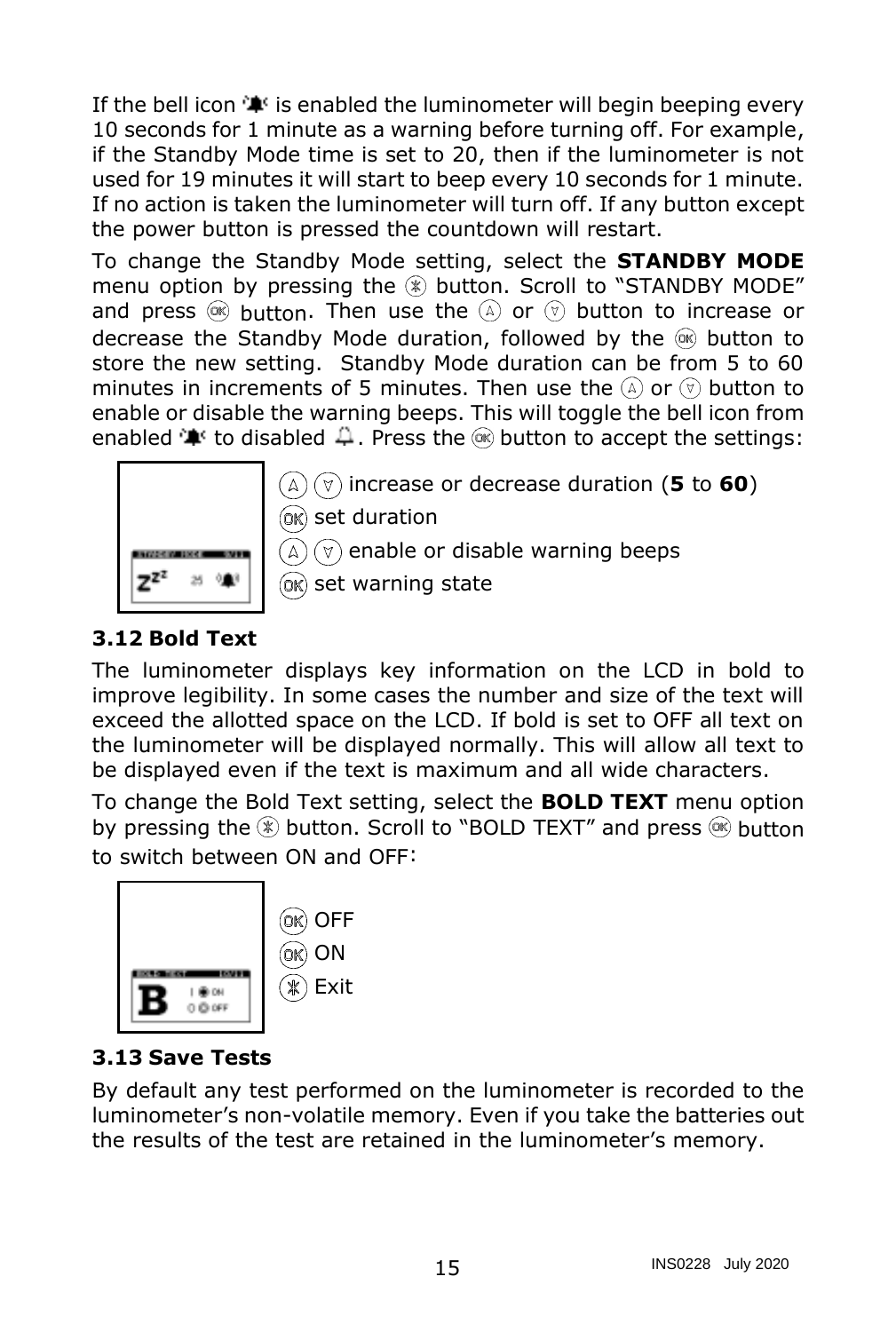In some cases, such as training, calibration checks, etc. users may want to discard test results. If Save Test is set to OFF, all tests taken in this mode will not be recorded.

**NOTE**: The Save Tests mode will be set back to ON when the luminometer is turned off and back on again. When Save Tests mode is set to OFF "RESULTS NOT SAVED" will appear at the bottom of the LCD



To change the Save Tests setting, select the **SAVE TESTS** menu option by pressing the  $\circledast$  button. Scroll to "SAVE TESTS" and press  $\circledast$ button to switch between ON and OFF:

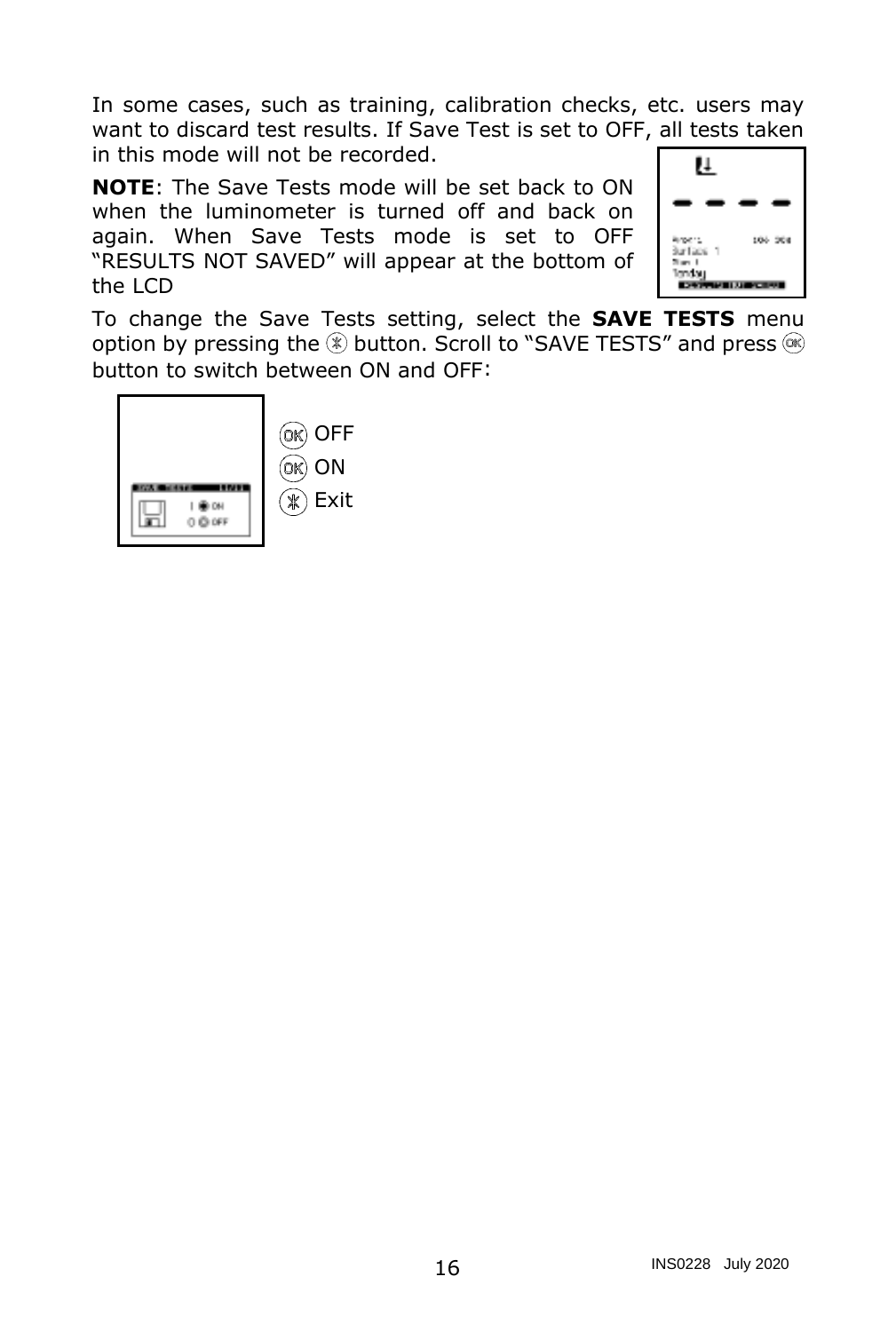# <span id="page-20-0"></span>**4. Sample Measurements and Test Results**

With the luminometer turned on, and having completed its internal calibration self-checks, it is ready to perform a new sample measurement, and the display shows the following details:



Various keypad options are now available, as detailed in each of the following sections:

| <b>Button</b> | Action                       | <b>Section</b> |
|---------------|------------------------------|----------------|
| Ж             | Access set-up menu options   | <u>3</u>       |
| Ж             | Select different User ID     | <u>3.1</u>     |
|               | Select program number        | 3.2            |
| Ж             | Select different Test Plan   | 3.3            |
|               | Perform calibration          | 2.7            |
|               | Start new measurement        | 4.1            |
| Δ             | View previous test results   | 3.5            |
| ñ.            | Show statistical result data | 3.6            |
|               | Turn luminometer off         | 2.3            |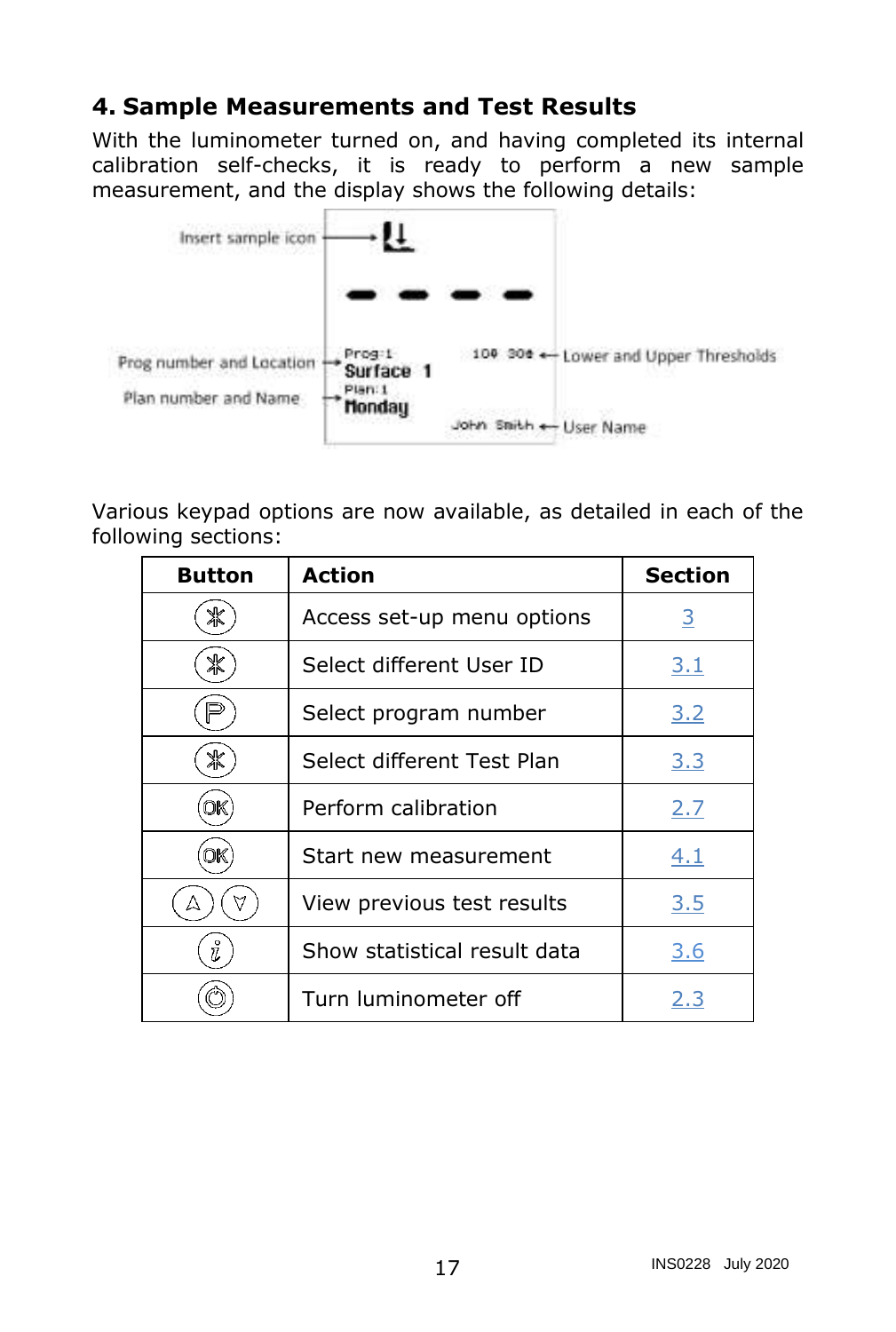## <span id="page-21-0"></span>**4.1 Taking a Sample Measurement**

**IMPORTANT**: Please refer to the testing device data sheet and kit insert for full details on how to use the testing device.

**NOTE**: Always allow the luminometer sufficient time to acclimatise to any change in environment, temperature or humidity before taking sample measurements.

To perform a sample measurement, follow the steps below:



- 1. Swab the sample area and activate the testing device. (see kit insert for details)
- 2. Open the luminometer lid, insert the testing device into the luminometer, and close the lid.
- 3. Holding the luminometer upright, press the  $<sup>OR</sup>$  button and wait 15 seconds for the result</sup> to be displayed.

**WARNING**: Always ensure that the exterior of the testing device is clean and dry before inserting it into the luminometer. Never insert anything other than a Hygiena testing device into the luminometer. Never insert a device into the luminometer when the protective pocket is removed (see section [6.3\)](#page-26-0).

While the measurement is being performed, the display counts down from 15 to 0.

**NOTE**: For consistent results, always keep the luminometer **upright and steady** while it is performing a measurement to ensure that the liquid in the testing device is at the bottom of the tube.

When the measurement is complete, the RLU test result and overall pass/caution/fail result are displayed:



**TIP**: A failed test result  $\chi$  can be selected for retesting by pressing the  $\circledR$  button, followed by the  $\circledR$  button to select the Program location (see section [4.2\)](#page-22-0).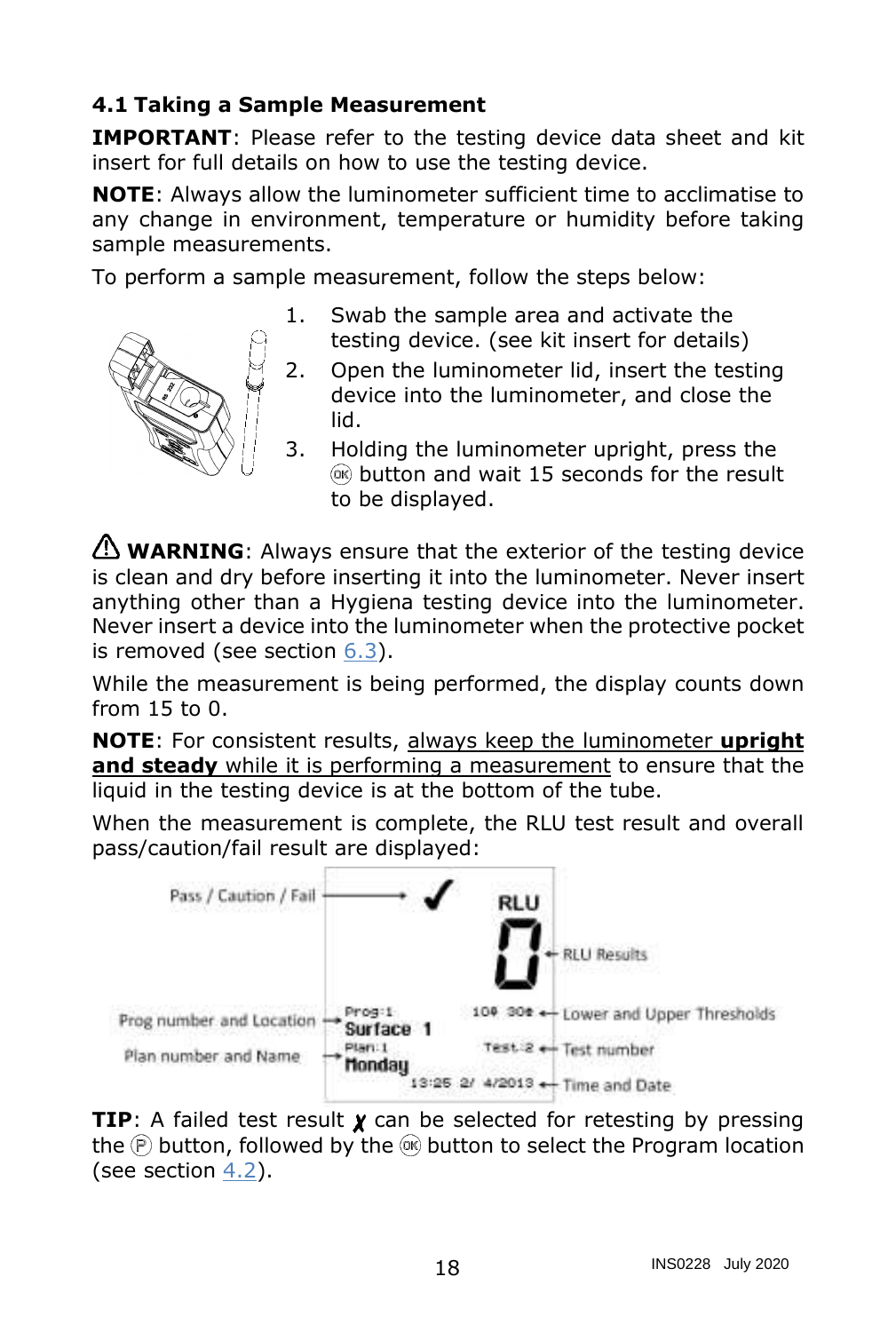Now remove the testing device and dispose of it. Previous test results can be viewed by pressing the  $\textcircled{a}$  and  $\textcircled{b}$  buttons (see section [3.5\)](#page-15-1), or the results statistical data can be obtained by pressing the  $\circledast$  button (see section [3.6\)](#page-15-2).

**TIP**: The luminometer can be recalibrated by removing the testing device, closing the lid and then pressing and holding down the  $\circledast$ button for 1 second. The luminometer will then perform a 15-second *zero* measurement.

# **4.2 Performing a Retest**

<span id="page-22-0"></span>When viewing a failed  $\chi$  test result (see sections  $3.5$ and **[4.2](#page-22-0)**), the program location can be selected for retesting by pressing the  $\mathbb P$  button, followed by the <sup>(OK)</sup> button:



RI I

134 504

13.56 07 4/2013

Φ

**NOTE**: It is only possible to select a program location

for retest if the most recent test result for that location was a failure .

Having selected retest mode (signified by the  $\mathbf 0$  icon next to the **Prog:**, perform the sample measurement in the usual way, using a new testing device. (see section [4.1\)](#page-21-0).

Once the retest measurement is complete, the original failed test result is marked with the  $\mathbb R$  icon, and the new test result is tagged with the  $\blacksquare$  icon:



**NOTE**: Retest mode is automatically deselected once the new measurement is complete, or can be manually cancelled by pressing the  $\mathbb P$  button and selecting a new program location.

# <span id="page-22-1"></span>**5. Installing SureTrend Data Analysis Software**

The test results stored in the luminometer's memory can be uploaded to a PC using the SureTrend Data Analysis software. The software is supplied on the CD with the luminometer.

# <span id="page-22-2"></span>**5.1 Conditions of Use**

As Hygiena LLC has no control over the specification, state or use of any computer equipment on which this software is installed or used, the following Conditions of Use apply.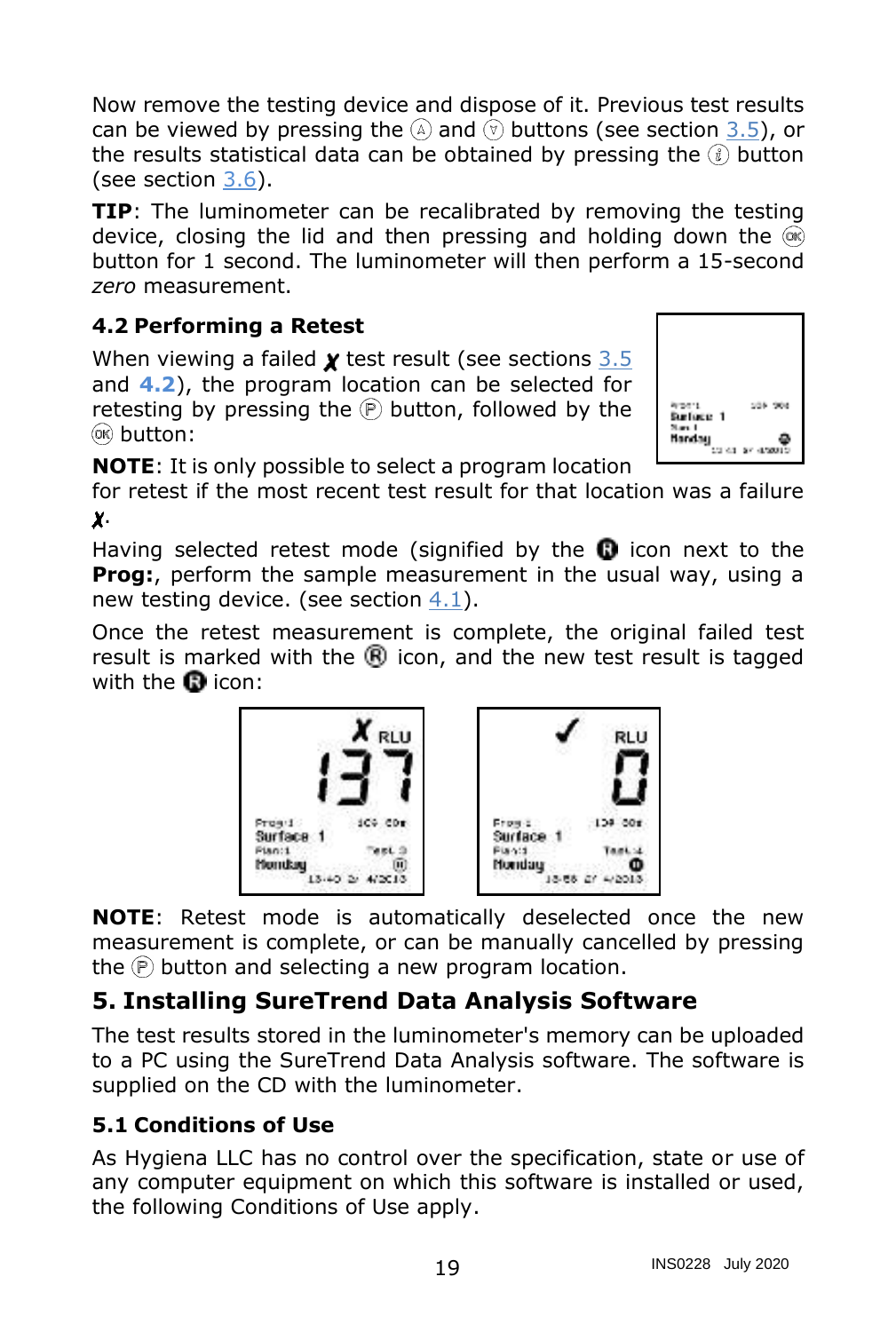## **IMPORTANT**

The software is provided "as is" without warranties of any kind either expressed or implied including warranties of merchantability or fitness for a particular purpose. Hygiena LLC shall not be liable for any loss of profit, loss of use, loss of software, loss of data, interruption to business, nor for indirect, special, incidental or consequential damages of any kind whether under this agreement or not.

#### <span id="page-23-0"></span>**5.2 Hardware and Software Requirements**

| <b>COMPONENT</b> | <b>REQUIREMENT</b>                                                                         |
|------------------|--------------------------------------------------------------------------------------------|
| Processor        | Pentium series processor or higher. x86<br>(32-bit) and x64 (64-bit) supported             |
| Memory           | 256 megabyte (MB) RAM or higher                                                            |
| Hard disk        | 600 megabytes (MB) of free space.                                                          |
| Operating system | Microsoft Windows XP with Service Pack<br>$(SP2)$ ,<br>Windows Vista, Windows 7, Windows 8 |
| Communication    | USB or Serial RS232 port                                                                   |

#### <span id="page-23-1"></span>**5.3 Starting the Install Process**

**NOTE**: If you have a previous version of the SureTrend software on your PC, it is recommended that you make a backup of your data. SureTrend software install will try to locate the previous version of SureTrend and perform an upgrade. If you have an old version of SureTrend or dataSURE a new installation will be created.

The software is installed onto your computer by inserting the SureTrend CD that comes with the luminometer into your CD drive and following the installation script screen prompts. If the install script does not automatically start, the "Auto Run" feature on your computer has been disabled. Open **My Computer,** right-click on the CD drive and select **AutoPlay.** If this does not start the install program open the CD folder and run the **Setup** application.

**NOTE**: You must have appropriate privileges to install software on your computer. If you do not have sufficient permissions the software will not install.

### <span id="page-23-2"></span>**5.4 Using the SureTrend Software**

The user manual for SureTrend Data Analysis is delivered in soft copy only. The user manual can be found on the SureTrend software CD. The soft copies are in PDF and XPS formats. In order to view or print these documents you will need to install Adobe Acrobat Reader or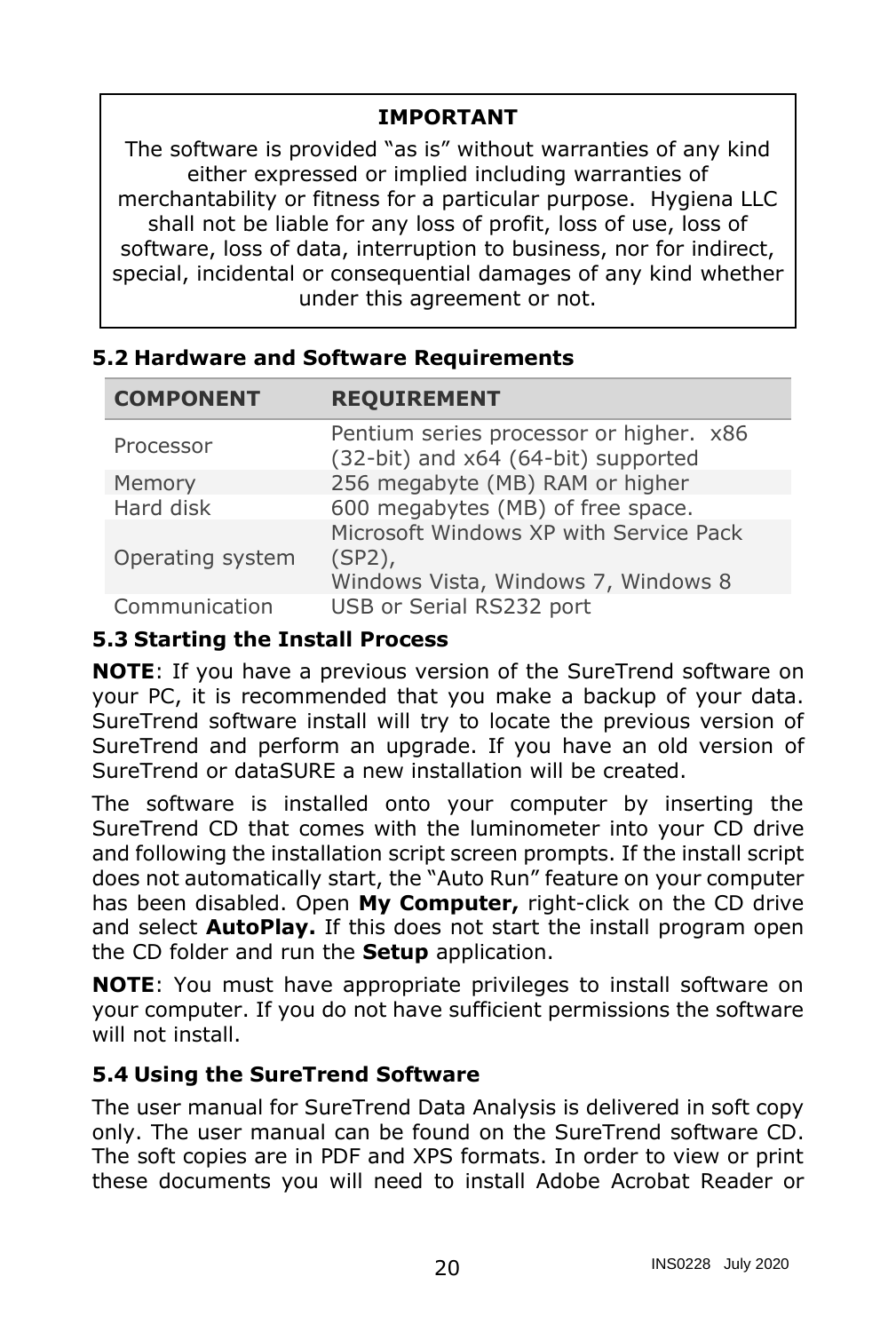Microsoft XPS viewer. If you are running Windows 7 or later the Microsoft XPS viewer is already installed.

# <span id="page-24-0"></span>**5.5 Installing the USB Smart Cable Driver**

If your luminometer came with a USB to RS232 cable you need to install the SystemSURE USB Smart Cable device driver. The device driver should be installed when you install the SureTrend software. (see section  $5.3$ ). However, if needed, you can follow the instructions below to install the SystemSURE USB Smart Cable device driver.

- 1. Insert the Smart USB cable into an available USB port on your computer. If the cable is already connected to your computer, remove the cable and plug it in again. This will cause Windows to detect the new hardware and start the "Found New Hardware Wizard".
- 2. If the "Found New Hardware Wizard does not start check the following:
	- a. You have sufficient permissions to run the wizard.
	- b. Verify there are no existing hardware problems in device manager.
	- c. Verify the Universal Plug and Play service is running.
- 3. Follow the "Found New Hardware Wizard" steps to install the device driver.
- 4. If your computer is connected to the Internet and you are running Windows 7 or a later version, you can search the Microsoft Windows Update site for the device drivers.
- 5. If your computer is NOT connected to the Internet or you are running Windows XP you need to place the SureTrend software CD into an available drive. The Smart USB Cable device drivers are located on the CD. Instruct the "Found New Hardware Wizard" to search the CD when prompted.

**NOTE**: the USB drivers are Windows certified for Windows XP, Windows Vista, Windows 7, and Windows 8.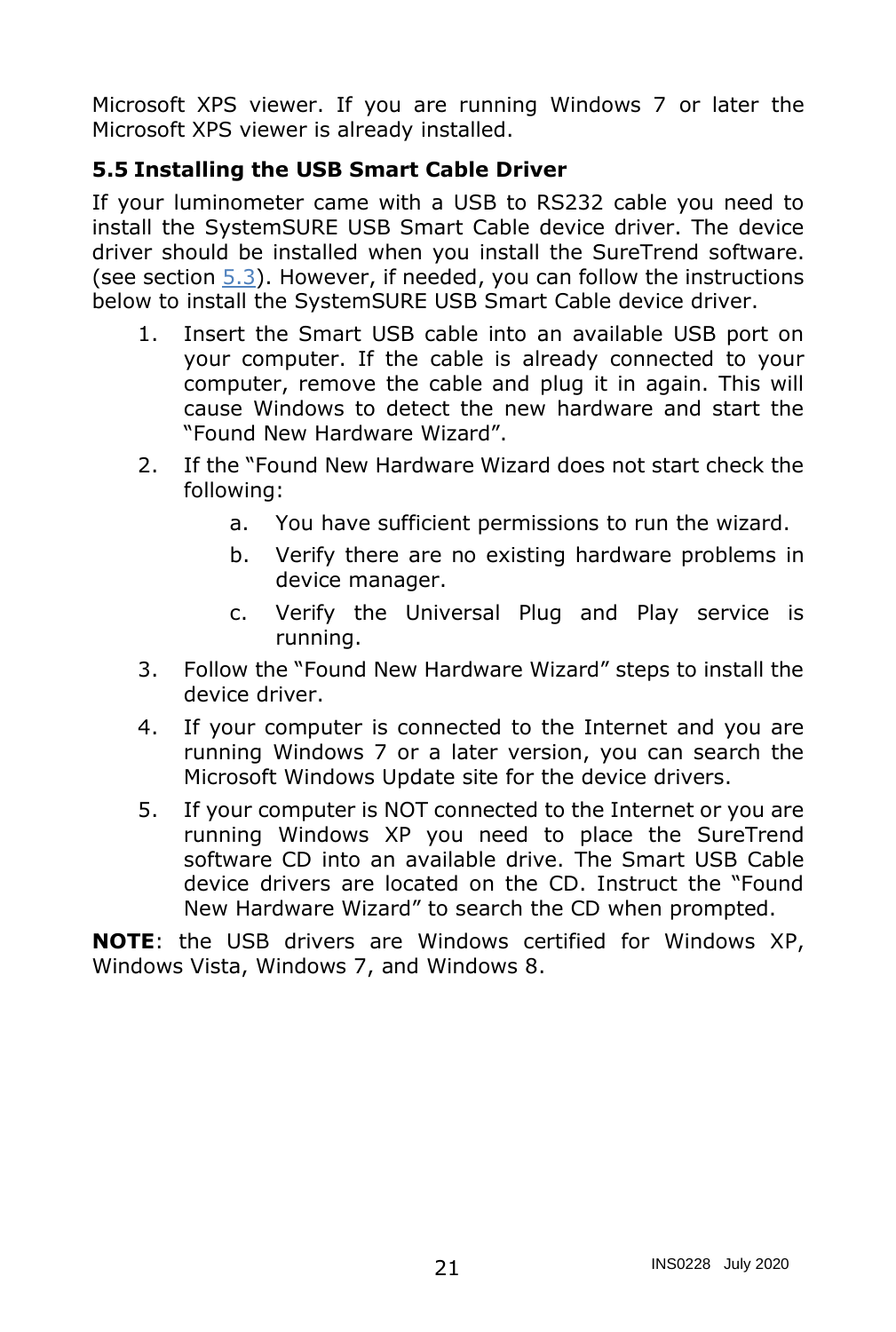## <span id="page-25-0"></span>**5.6 Connecting the Luminometer to the PC**

Now connect the serial interface cable (as supplied with the luminometer) between the luminometer and one of the RS232 or USB ports on your PC:

| Step 1                                              | Step 2                                                       | Step 3                                                                                                                |
|-----------------------------------------------------|--------------------------------------------------------------|-----------------------------------------------------------------------------------------------------------------------|
|                                                     |                                                              | OR                                                                                                                    |
| Fold back rubber<br>cover to access<br>RS232 socket | Insert small RJ10 plug<br>into luminometer's<br>RS232 socket | Connect other end to<br>the PC's COM port or<br>USB port depending on<br>the Cable included with<br>your luminometer. |

**NOTE**: Select the appropriate RS232 or USB cable most suitable for your PC. A USB-to-RS232 adapter can also be used. Please contact your local distributor for further details.

## <span id="page-25-1"></span>**6. Operator Maintenance**

The luminometer does not require any specific routine operator or service engineer maintenance.

#### <span id="page-25-2"></span>**6.1 Cleaning the Luminometer Case**

Clean the luminometer case when required using a dry or slightly damp cloth only.

**WARNING**: Never clean the luminometer using a wet cloth or washing it with water.

**CAUTION:** Do not use solvents or other strong cleaning solutions as these may attack and deform the luminometer's plastic components, and seriously degrade its performance.

### <span id="page-25-3"></span>**6.2 Replacing the Batteries**

For best results, the batteries should be replaced when the low battery warning icon is flashing.

For details on how to fit new batteries (see section  $2.2$ ). Take care not to mix the old batteries with the new ones.

**IMPORTANT**: Always dispose of old batteries in accordance with your local authority regulations.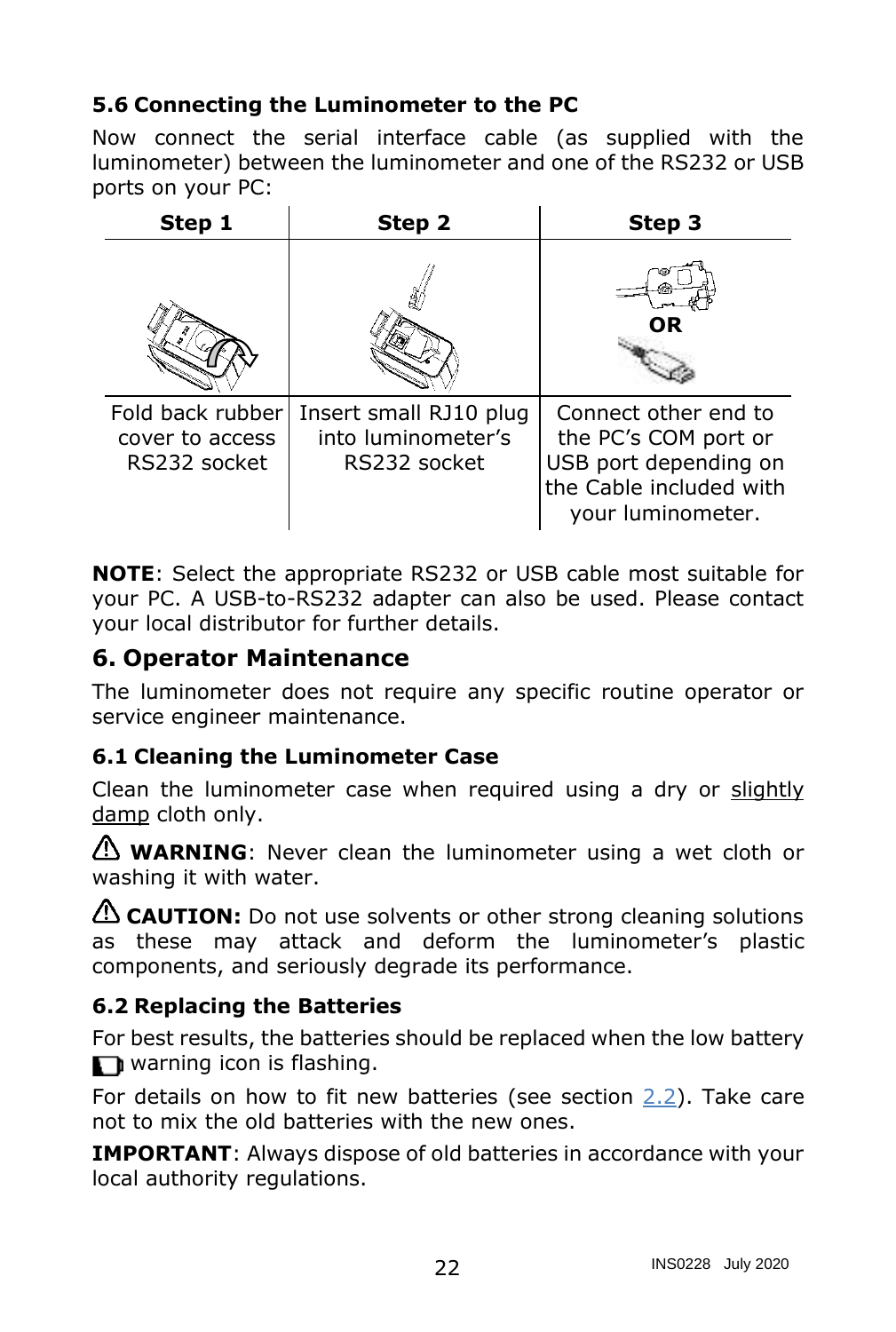# <span id="page-26-0"></span>**6.3 Cleaning and Replacing the Protective Pocket**

WARNING: Always turn off the luminometer before removing the protective pocket.

The luminometer is designed with a special protective pocket, which can be removed for cleaning or replacement if required. To remove the protective pocket, open the luminometer's lid, tightly grasp the finger grip of the pocket, gently pull the pocket upwards, and remove it from the luminometer.



**CAUTION**: Great care should be taken when removing the pocket not to damage it or the surrounding casework. Do not use excessive force. Never use a tool to pry out the pocket.

Carefully clean the interior of the pocket using water or a very mild detergent solution, ensuring that the pocket is completely dry and clean before putting it back into the luminometer.

**WARNING**: Do not use solvents or other strong chemicals as these will degrade the clear optical section of the pocket and affect the performance of the luminometer.

To replace the pocket, carefully insert it into the luminometer, ensuring that it is correctly orientated, and then push it fully down until it clicks into position.



the orientation shown



(1) Insert pocket in (2) Push fully down place

until it clicks into cover back under lip (3) Push RS232

**WARNING**: Do not use excessive force when replacing the pocket. If the pocket jams during insertion, remove it fully, check for obstructions or damage, and then try again.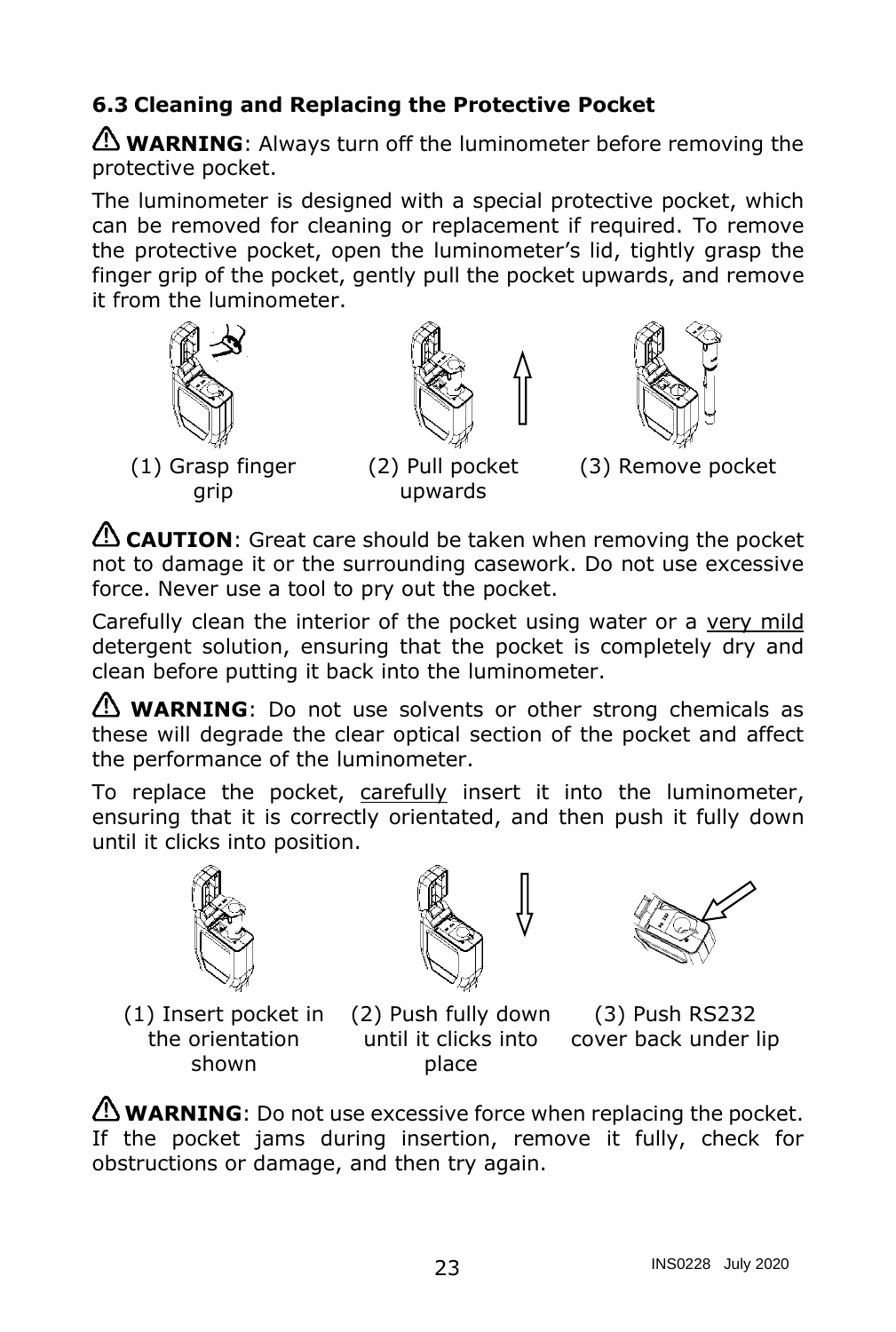Finally ensure that the black rubber RS232 cover is tucked in under the lip and that the lid can be fully closed. (see section  $5.6$ ).

# <span id="page-27-0"></span>**7. Troubleshooting**

This section lists typical problems that might be encountered when using the luminometer, and the possible causes and remedies.

Some problems can be rectified by the operator, and others may require technical assistance:

| <b>Severity</b> | <b>Action Required</b>                                                                                                  |
|-----------------|-------------------------------------------------------------------------------------------------------------------------|
|                 | This indicates a cause which can be rectified by the operator.                                                          |
| ×               | This indicates a cause which may require technical attention.<br>Contact your local distributor for further assistance. |

**TIP**: Most problems are likely to be transitory, and can be cleared by pressing the  $\infty$  button, or by turning the luminometer off and then back on. In some cases you may need to remove the batteries for 30 seconds and then reinsert them. If any problem persists, please contact your local distributor for technical assistance, giving full details of the error code.

### <span id="page-27-1"></span>**7.1 Luminometer Beeps**

During normal use, the luminometer emits a variety of different beeping sounds:

| Beep Type        | <b>Possible Causes</b>                                                                  |
|------------------|-----------------------------------------------------------------------------------------|
| Short high-      | ✔ Luminometer turned on or off                                                          |
| pitched tone     | ✔ Sample measurement started                                                            |
|                  | ✔ Communications established with PC                                                    |
|                  | ◆ Results memory being erased                                                           |
| Long high-       | Luminometer calibration self-checks complete                                            |
| pitched tone     | ✔ Sample measurement complete                                                           |
|                  | ✔ Results memory erase complete                                                         |
| Long low-pitched | ✔ Invalid date entered                                                                  |
| tone             | ✔ Program thresholds not set-up                                                         |
|                  | ✔ Invalid program threshold limits entered                                              |
|                  | ✔ Attempting to select a non-failed (pass/caution) result for retesting                 |
| Two short high-  | $\checkmark$ Calibration self-checks required – remove testing device and close the lid |
| pitched tones    |                                                                                         |
| Three short      | ✔ Clock set-up required                                                                 |
| high-pitched     | $\checkmark$ Batteries are low                                                          |
| tones            | $\checkmark$ Memory full warning                                                        |
|                  | ✔ Memory erase requested                                                                |
|                  | ✔ Luminometer error (see section 7.3)                                                   |

# <span id="page-27-2"></span>**7.2 Troubleshooting Tips**

If the luminometer appears to be malfunctioning for any reason, carry out a thorough check for any obvious damage to the case, lid, LCD screen, battery contacts, etc., caused by dropping or excessive physical mishandling.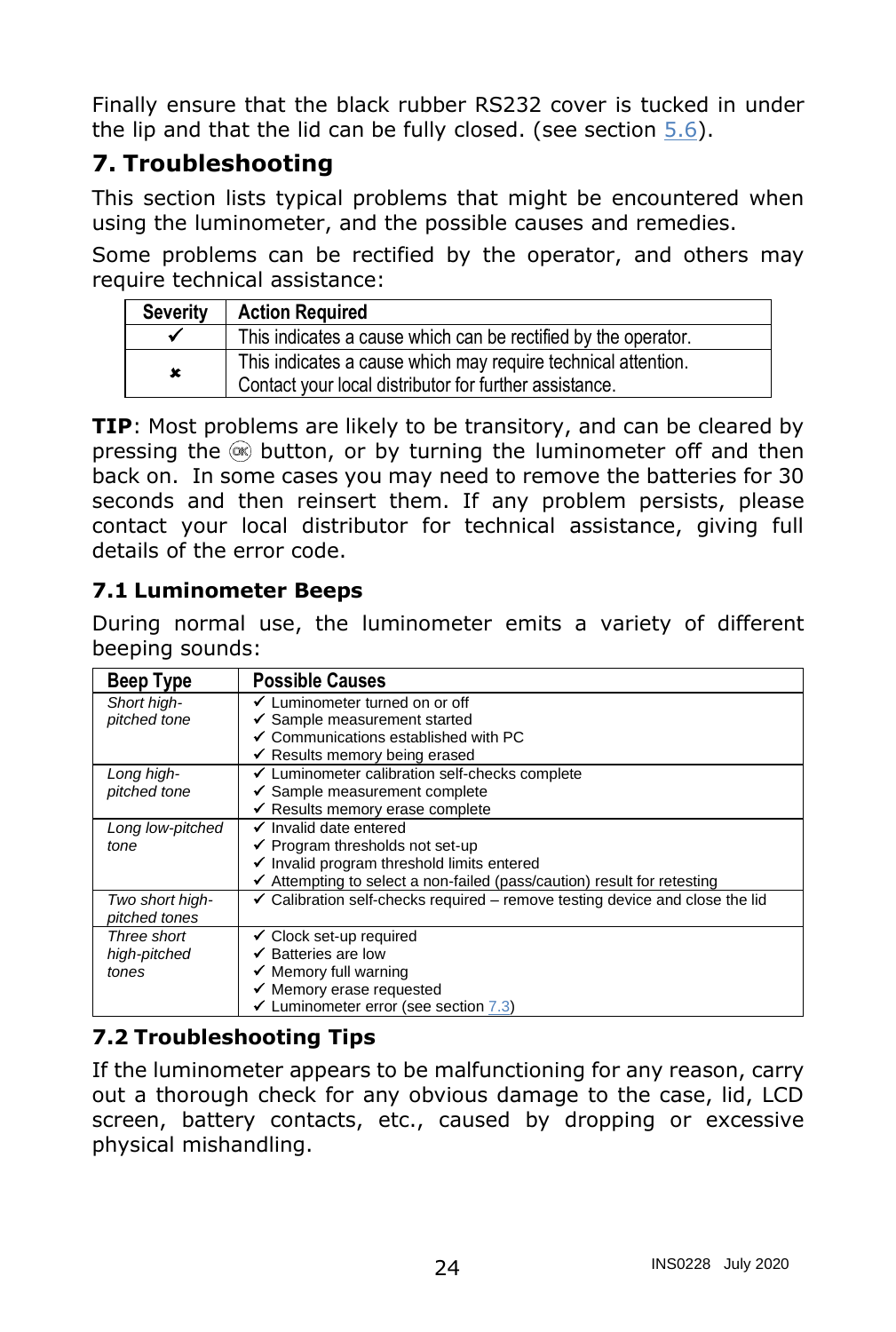# The following table lists typical symptoms and their possible causes.

| Symptom                      | <b>Possible Causes</b>                                                                                                           |  |  |  |
|------------------------------|----------------------------------------------------------------------------------------------------------------------------------|--|--|--|
| Luminometer will             | ✔ Batteries are low                                                                                                              |  |  |  |
| not turn on when             | ✔ Batteries are the wrong type                                                                                                   |  |  |  |
| the $\circledcirc$ button is | ✔ Batteries incorrectly inserted                                                                                                 |  |  |  |
| pressed                      | * Luminometer or keypad damaged or faulty                                                                                        |  |  |  |
| Luminometer will             | ► Luminometer is busy performing a reading or calibration self-check                                                             |  |  |  |
| not turn off when            | operation                                                                                                                        |  |  |  |
| the $\circledcirc$ button is | $\checkmark$ Luminometer lockup - remove the batteries for 30 seconds, then insert                                               |  |  |  |
| pressed                      | them again                                                                                                                       |  |  |  |
|                              | * Luminometer or keypad damaged or faulty                                                                                        |  |  |  |
|                              | Batteries are low<br>✔                                                                                                           |  |  |  |
| Luminometer turns            | ✔ Batteries are loose within the battery compartment                                                                             |  |  |  |
| off unexpectedly             |                                                                                                                                  |  |  |  |
|                              | ► Luminometer dropped or subjected to shock or vibration<br>Luminometer not used for 10 minutes and automatically enters standby |  |  |  |
|                              | mode                                                                                                                             |  |  |  |
|                              |                                                                                                                                  |  |  |  |
|                              | * Luminometer damaged or faulty                                                                                                  |  |  |  |
| Luminometer beeps            | ✔ Batteries are low                                                                                                              |  |  |  |
| when turned on, but          | * Luminometer or display damaged or faulty                                                                                       |  |  |  |
| nothing is displayed         |                                                                                                                                  |  |  |  |
| Clock reverts to             | ✔ Batteries have been replaced                                                                                                   |  |  |  |
| 12:00 01/01/2000             | ✔ Batteries are low                                                                                                              |  |  |  |
|                              | ✔ Batteries are loose within the battery compartment                                                                             |  |  |  |
|                              | ✔ Luminometer dropped or subjected to shock or vibration                                                                         |  |  |  |
|                              | * Luminometer damaged or faulty                                                                                                  |  |  |  |
| The display                  | ✔ Luminometer is too hot or too cold                                                                                             |  |  |  |
| appears washed               | $\checkmark$ LCD contrast incorrectly adjusted (see section 3.9)                                                                 |  |  |  |
| out or very dark             | ✔ Luminometer is being used in inappropriate lighting conditions                                                                 |  |  |  |
|                              | * Luminometer or display damaged or faulty                                                                                       |  |  |  |
| Display segments             | ✔ Display window is dirty                                                                                                        |  |  |  |
| missing or garbage           | * Display window is scratched or dented                                                                                          |  |  |  |
| displayed                    | * Display or luminometer damaged or faulty                                                                                       |  |  |  |
| Keypad button has            | Some buttons only work when selecting particular luminometer functions                                                           |  |  |  |
| no effect when               | ✔ Lid not fully closed                                                                                                           |  |  |  |
| pressed                      | * Keypad or luminometer damaged or faulty                                                                                        |  |  |  |
| Luminometer lid will         | ✔ Protective pocket incorrectly or not fully inserted                                                                            |  |  |  |
| not close properly           | ◆ RS232 connector cover is interfering with the lid (see section $6.3$ )                                                         |  |  |  |
| or springs open              | ✔ Testing device incorrectly or not fully inserted                                                                               |  |  |  |
| during use                   | * Lid or luminometer casework damaged                                                                                            |  |  |  |
| Measurement result           | ✔ Incorrect use of testing device                                                                                                |  |  |  |
| is always zero RLU           | ✔ Luminometer not in upright position when measurement taken                                                                     |  |  |  |
| or is much lower             | ✔ Testing device is out-of-date                                                                                                  |  |  |  |
| expected                     | $\checkmark$ Luminometer used in an unstable thermal environment - turn the                                                      |  |  |  |
|                              | luminometer off and back on                                                                                                      |  |  |  |
|                              | ✔ Protective pocket or testing device not fully inserted into luminometer                                                        |  |  |  |
|                              | ✔ Protective pocket dirty or severely scratched                                                                                  |  |  |  |
|                              | * Protective pocket damaged                                                                                                      |  |  |  |
|                              | * Luminometer damaged or faulty                                                                                                  |  |  |  |
| Measurement result           | Incorrect or inconsistent use of the testing device                                                                              |  |  |  |
| is higher than               | Lid not fully closed                                                                                                             |  |  |  |
| expected                     | $\checkmark$ Luminometer used in an unstable thermal environment - turn the                                                      |  |  |  |
|                              | luminometer off and back on                                                                                                      |  |  |  |
|                              | * Luminometer casework or lid damaged or faulty                                                                                  |  |  |  |
| RS232 interface              | ✔ Wrong interface cable being used                                                                                               |  |  |  |
| does not appear to           | ✔ Cable connector incorrectly inserted into luminometer                                                                          |  |  |  |
| be working                   | ✔ Cable connected to wrong port on PC                                                                                            |  |  |  |
|                              | ✔ Wrong PC software being used                                                                                                   |  |  |  |
|                              | ✔ PC software incorrectly installed or wrong options selected                                                                    |  |  |  |
|                              | * Cable or connectors damaged or broken                                                                                          |  |  |  |
|                              | * PC serial port or system software faulty                                                                                       |  |  |  |
|                              | * Luminometer damaged or faulty                                                                                                  |  |  |  |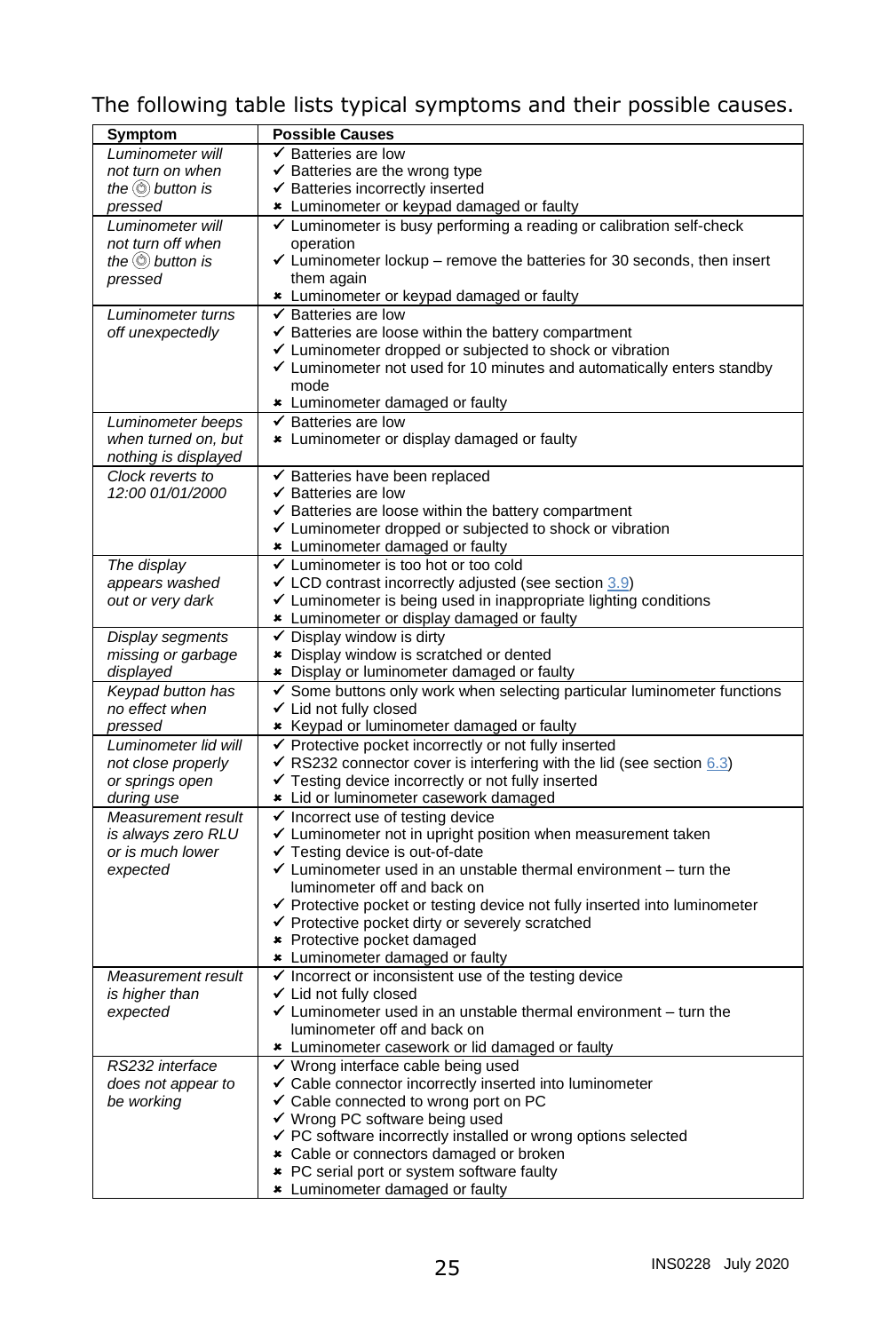# **7.3 Luminometer Error Codes**

<span id="page-29-0"></span>During normal operation, the luminometer performs various self-checks on its internal components. If a problem is detected, the display will show an error number:



| <b>Error Code</b>    | <b>Possible Causes</b>                                                        |
|----------------------|-------------------------------------------------------------------------------|
| E <sub>1</sub>       | Not applicable on the luminometer                                             |
| E2                   | $\checkmark$ The luminometer is being used outside of the                     |
| Temperature out      | specified operating temperature range (see                                    |
| of range             | section 10)                                                                   |
|                      | ✔ The luminometer has been stored in an                                       |
|                      | environment which is outside of its specified                                 |
|                      | operating temperature range                                                   |
|                      | * Luminometer damaged or faulty                                               |
| E <sub>3</sub>       | ✔ Luminometer environment unstable or used in                                 |
| Erratic              | an area of high electromagnetic noise                                         |
| measurement          | ✔ Luminometer tilted while measurement being                                  |
|                      | performed<br>✔ Luminometer lid damaged and allowing light in                  |
|                      | ✔ Protective pocket dirty or severely scratched                               |
|                      | * Luminometer damaged or faulty                                               |
| E4                   | $\checkmark$ The user configurable settings are undefined -                   |
| <b>User settings</b> | check and re-set the CLOCK format, User:,                                     |
| undefined            | Plan: and Prog: data                                                          |
| E5                   | ✔ Program thresholds not defined, and have been                               |
| Program, Test        | reset to the default values (10 $\overline{\psi}$ and 30 $\hat{\mathbf{n}}$ ) |
| Plan or User ID      | ✔ Test Plan data not defined                                                  |
| undefined            | ✔ User ID not defined                                                         |
| E6                   | ✔ Power the luminometer off and then back on                                  |
| Calibration self-    | ✔ Luminometer operating environment unstable                                  |
| checks failed        | ✔ Protective pocket dirty or severely scratched                               |
|                      | ✔ Lid not fully closed                                                        |
|                      | * Lid seal damaged                                                            |
|                      | * Protective pocket damaged                                                   |
|                      | * Luminometer damaged or faulty                                               |
| <b>E7</b>            | ✔ Batteries are low or loose                                                  |
| Internal memory      | * Luminometer memory damaged or faulty                                        |
| failure              |                                                                               |
| F8                   | ✔ Batteries are flat or loose                                                 |
| Internal reader      | * Luminometer sample reader is damaged or                                     |
| fault                | faulty                                                                        |
| E9<br>Internal error | ✔ Batteries are flat or loose                                                 |
|                      | ✔ Luminometer dropped or subjected to shock or<br>vibration                   |
|                      | * Luminometer damaged or faulty                                               |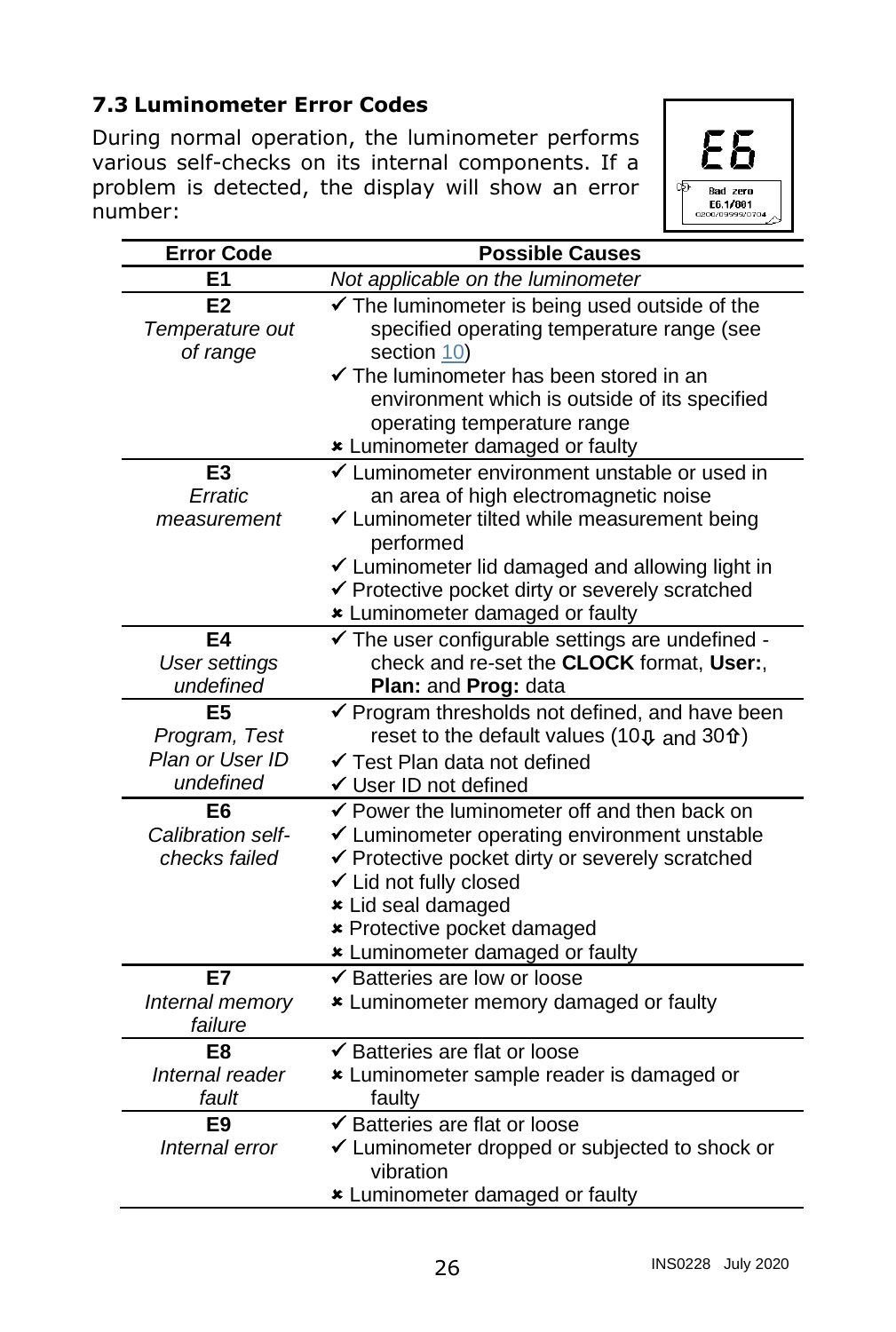# <span id="page-30-0"></span>**8. Unit Warranty and Returns**

The Supplier warrants the luminometer, when purchased new, to be free from defects in materials and workmanship, and will repair or replace, at their discretion, any luminometer which, used under proper conditions, exhibits such defects.

Under the terms of this warranty, the product must be returned in the original packaging, transportation prepaid, with a copy of the Proof of Purchase, to your local distributor. Contact your local distributor to receive authorization to return the instrument, and enclose a detailed description of the problem.

# <span id="page-30-1"></span>**8.1 Warranty Duration**

This warranty is provided to the original purchaser for one year from the date of purchase. In no event will Hygiena be liable for indirect, incidental or consequential damages; the original user's remedies being limited to repair or replacement of the unit at the manufacturer's option.

### <span id="page-30-2"></span>**8.2 Particular Exclusion**

Unauthorized modification of any part of the luminometer or the use or attachment of any peripheral not supplied or specified by Hygiena will void this Warranty.

**WARNING**: Use only the accessories and consumables supplied by Hygiena. The use of any non Hygiena supplied accessories and consumables will invalidate the warranty.

| <b>ATP</b>    | Adenosine Triphosphate - energy carrier molecule                                                        |  |
|---------------|---------------------------------------------------------------------------------------------------------|--|
| <b>Device</b> | The testing sample collection and chemistry reaction device                                             |  |
| <b>EMC</b>    | Electro-Magnetic Compatibility                                                                          |  |
| fmol          | Femtomole (10 <sup>-15</sup> moles)                                                                     |  |
| <b>HACCP</b>  | Hazard Analysis Critical Control Point                                                                  |  |
| <b>LCD</b>    | <b>Liquid Crystal Display</b>                                                                           |  |
| <b>NiCD</b>   | Nickel Cadmium rechargeable batteries                                                                   |  |
| <b>NiMH</b>   | Nickel Metal Hydride rechargeable batteries                                                             |  |
| РC            | IBM compatible personal computer of Pentium 1 specification or higher, running<br>Windows 98 or later   |  |
| Reading       | Measurement value in RLUs                                                                               |  |
| Result        | Measurement pass $($ /, caution ( $\frac{1}{2}$ ) or fail ( $\frac{1}{2}$ )                             |  |
| <b>RLU</b>    | Relative Light Units (unit of measurement)                                                              |  |
| <b>RS232</b>  | Serial communications protocol for connecting the unit to a PC, used for<br>uploading test results data |  |
| <b>USB</b>    | Universal Serial Bus used to connect computer peripherals to a PC                                       |  |
|               | <b>Luminometer</b> The SystemSURE Plus, EnSURE units                                                    |  |

# <span id="page-30-3"></span>**9. Glossary of Terms and Abbreviations**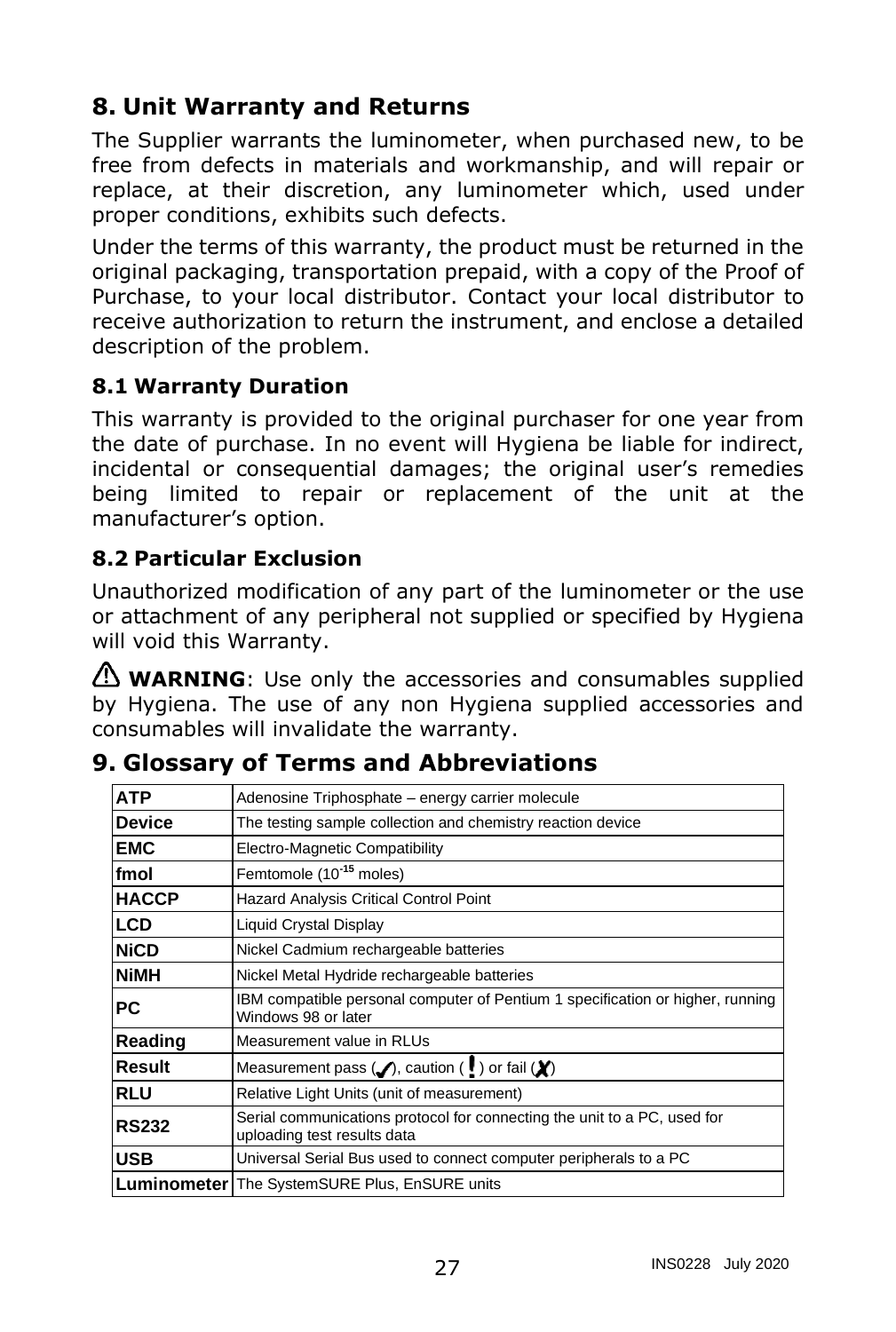# <span id="page-31-0"></span>**10. Technical Specification**

### **General**

|                     | Unit dimensions $(W \times H \times D)$ |                                      |                                     | 72mm x 191mm x 32mm       |  |
|---------------------|-----------------------------------------|--------------------------------------|-------------------------------------|---------------------------|--|
|                     | Unit weight (including batteries)       |                                      | approx. 260g                        |                           |  |
|                     | Operating temperature range             |                                      |                                     | 5°C to 40°C               |  |
|                     |                                         | Relative humidity range              |                                     | 20% to 85% non-condensing |  |
|                     |                                         | Storage temperature range            | -10 $^{\circ}$ C to 40 $^{\circ}$ C |                           |  |
|                     |                                         | Relative humidity<br>Range           |                                     | 20% to 95% non-condensing |  |
| <b>Unit Details</b> |                                         |                                      |                                     |                           |  |
|                     |                                         | Measurement range                    |                                     | 0 to 9999 RLUs            |  |
|                     |                                         | Measurement resolution               |                                     | 1 RLU                     |  |
|                     |                                         | Measurement time                     |                                     | 15 seconds                |  |
|                     |                                         | Measurement noise                    |                                     | $±5\%$ or $±5$ RLUs       |  |
|                     | User IDs                                |                                      |                                     | 200 IDs of 16 characters  |  |
|                     |                                         | Programmable result thresholds       | 5001 programs                       |                           |  |
|                     | Programmable location names             |                                      | 5001 names of 20 characters         |                           |  |
|                     | Test plans                              |                                      |                                     | 100 plans of 251 programs |  |
|                     | Results memory size                     |                                      | 2000 tests                          |                           |  |
|                     | Serial interface                        |                                      | EIA-232 compatible                  |                           |  |
| <b>Batteries</b>    |                                         |                                      |                                     |                           |  |
|                     | Battery Size (2 off)                    |                                      | AA, LR6 or E91                      |                           |  |
|                     | <b>Battery Types</b>                    |                                      |                                     |                           |  |
|                     |                                         | Non-rechargeable                     | nom. 1.5V Alkaline                  |                           |  |
|                     |                                         | Rechargeable<br>(externally charged) |                                     | nom. 1.2V NiMH or NiCD    |  |
|                     | Battery Capacity (for 2600mAh)          |                                      |                                     |                           |  |
|                     |                                         | Standby mode (at 20°C)               | min. 6 months                       |                           |  |
|                     |                                         | Continuous reading                   | min. 2000 tests                     |                           |  |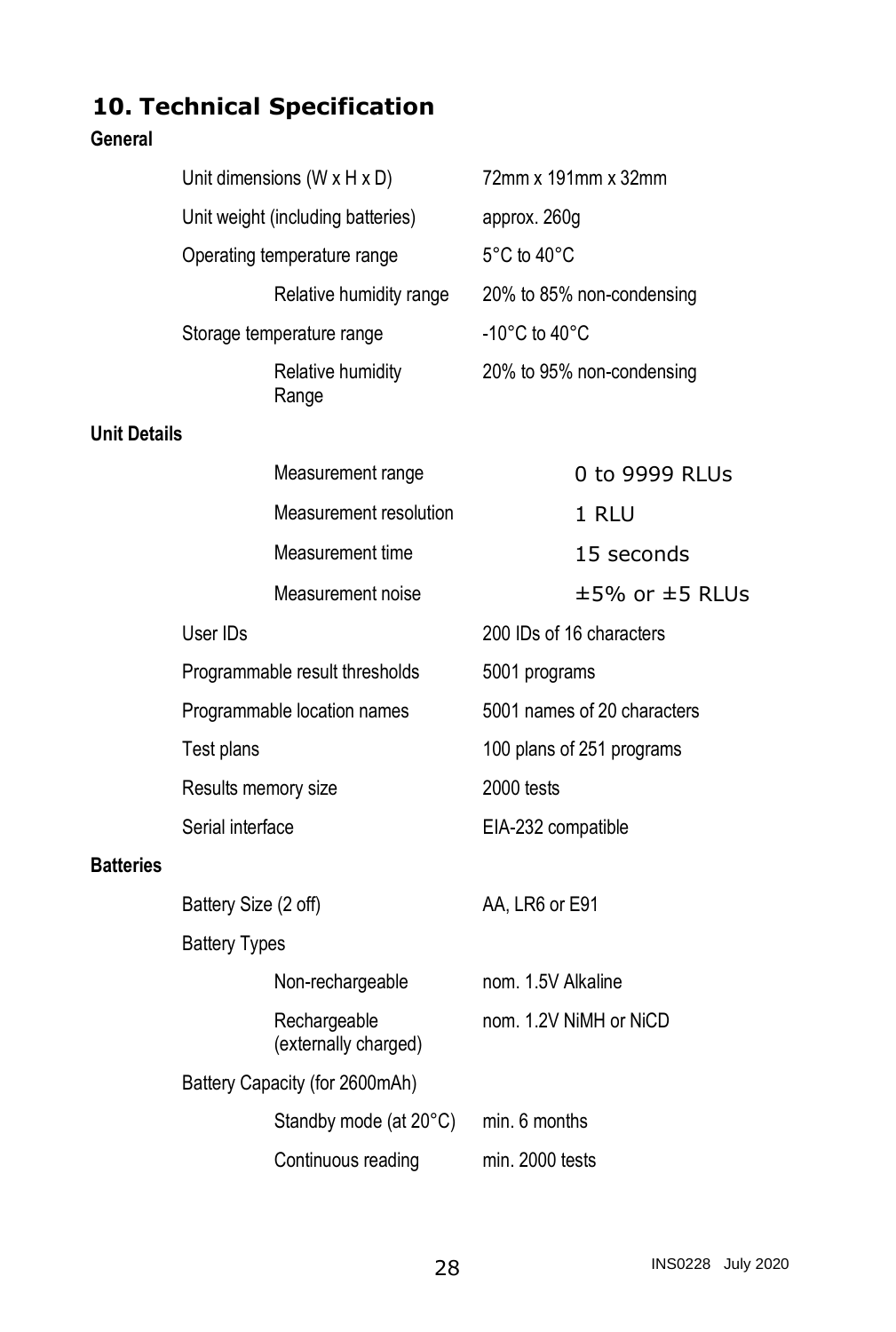# <span id="page-32-0"></span>**11. Cautions and Warnings**

Operating Environment and Electrostatic Precautions

**WARNING**: Do not use the unit in any area which has been, or is

 $\Lambda$  thought to have been, exposed to explosive or flammable gases or vapours.

**CAUTION**: Avoid operating the unit in direct sunlight. Never leave the unit in direct sunlight, even when turned off.

**CAUTION**: Do not expose or operate the unit in extremes of  $\Lambda$  temperature (see section [10\)](#page-31-0), and minimise any exposure to electrostatic charges.

# **Unit Handling and Use**

**CAUTION**: Care should be taken not to drop the unit or subject it to

- A any form of rough physical handling, both during normal use and during storage and transportation.
	- **CAUTION**: To avoid the risk of injury or choking, never use the unit neck strap in situations where it could get caught in machinery.

**CAUTION**: To prevent dust and dirt ingress, always keep the unit lid closed when not inserting or removing a testing device.

## **Batteries**

**WARNING**: Use only non-rechargeable alkaline batteries, or rechargeable NiMH/NiCD batteries, of types specified in section [10.](#page-31-0)

**WARNING**: Do not use batteries with individual cell voltages greater than 1.65V, as this will cause permanent damage.

**CAUTION**: All batteries should be disposed of in accordance with your  $\Delta$  local regulations.

# **Use and Insertion of Testing Devices**

**CAUTION**: Refer to the testing device data sheet and kit insert for

- $\bigwedge$  details before using the testing device, and observe all federal, state and local environmental regulations.
	- **CAUTION**: Do not force testing device into the unit. Do not attempt to insert any object other than an approved testing device into the unit.

**CAUTION**: Ensure that the testing device is clean and dry before  $\Delta$  inserting it into the unit.

### **Keypad Buttons**

**CAUTION**: Do not use excessive force when pressing any of the buttons on the unit's keypad.

### **RS232 or USB Connector**

**WARNING**: Computer equipment connected to the RS232 connector

 $\sqrt{N}$  at the top of the unit must conform to BS EN 60950/IEC950 standards.

### **Unit Casework and Serviceability**

**WARNING**: There are no Operator serviceable parts inside the unit. Removal or opening of the unit's casework will void the warranty.